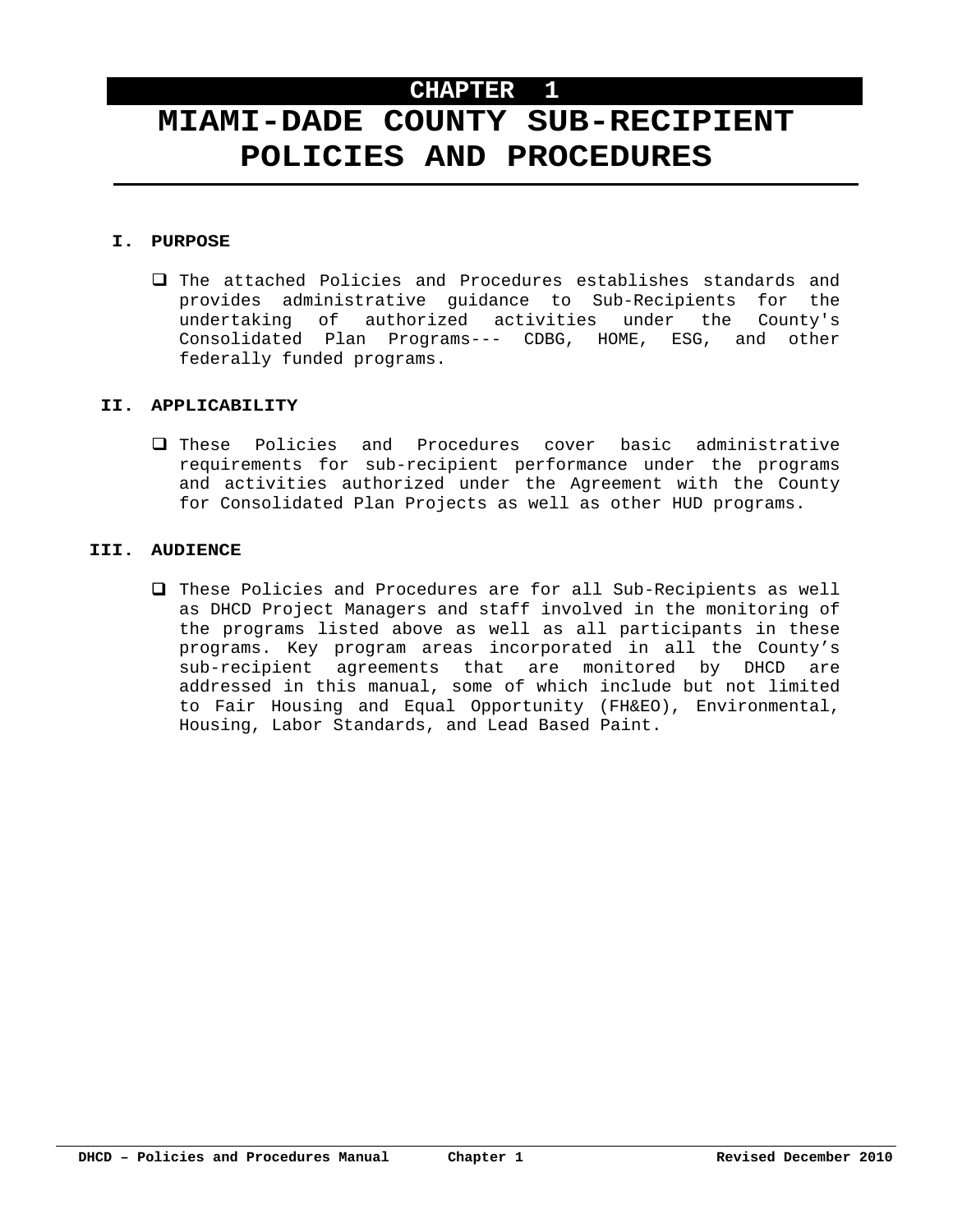# **MIAMI-DADE COUNTY SUBRECIPIENT POLICIES AND PROCEDURES**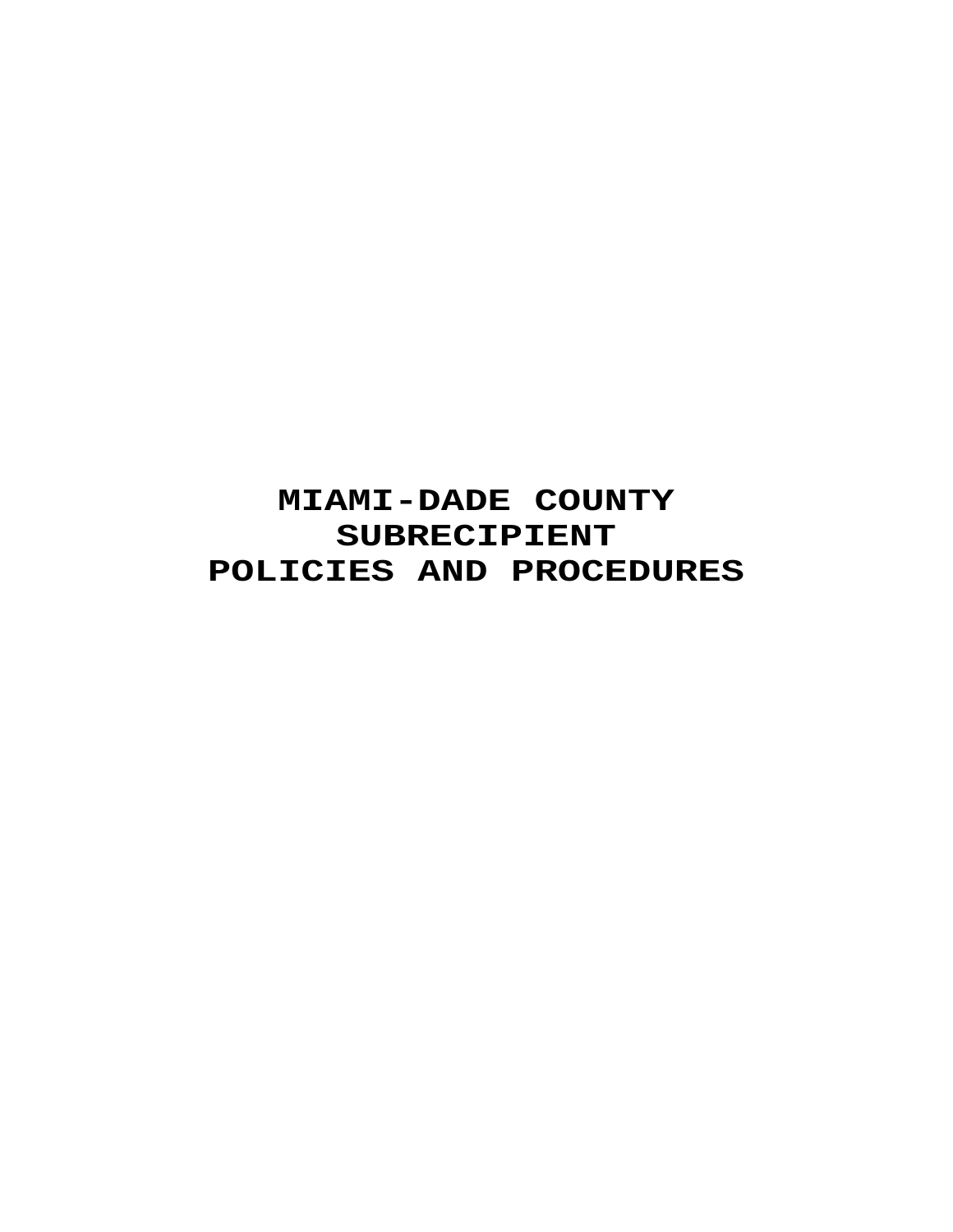# **SUBRECIPIENT POLICIES AND PROCEDURES MANUAL**

**TABLE OF CONTENTS** 

**INTRODUCTION** 

**DEFINITIONS** 

**CONFLICT OF INTEREST** 

**EQUAL OPPORTUNITY AND NONDISCRIMINATION** 

**OVERALL MANAGEMENT** 

**INTERNAL CONTROLS** 

**FINANCIAL MANAGEMENT RECORD KEEPING** 

**PROGRAM INCOME** 

**TAXES** 

**AUDITS** 

**INSURANCE AND BONDING PERSONNEL MANAGEMENT PROCUREMENT** 

**PROPERTY MANAGEMENT AND INVENTORY**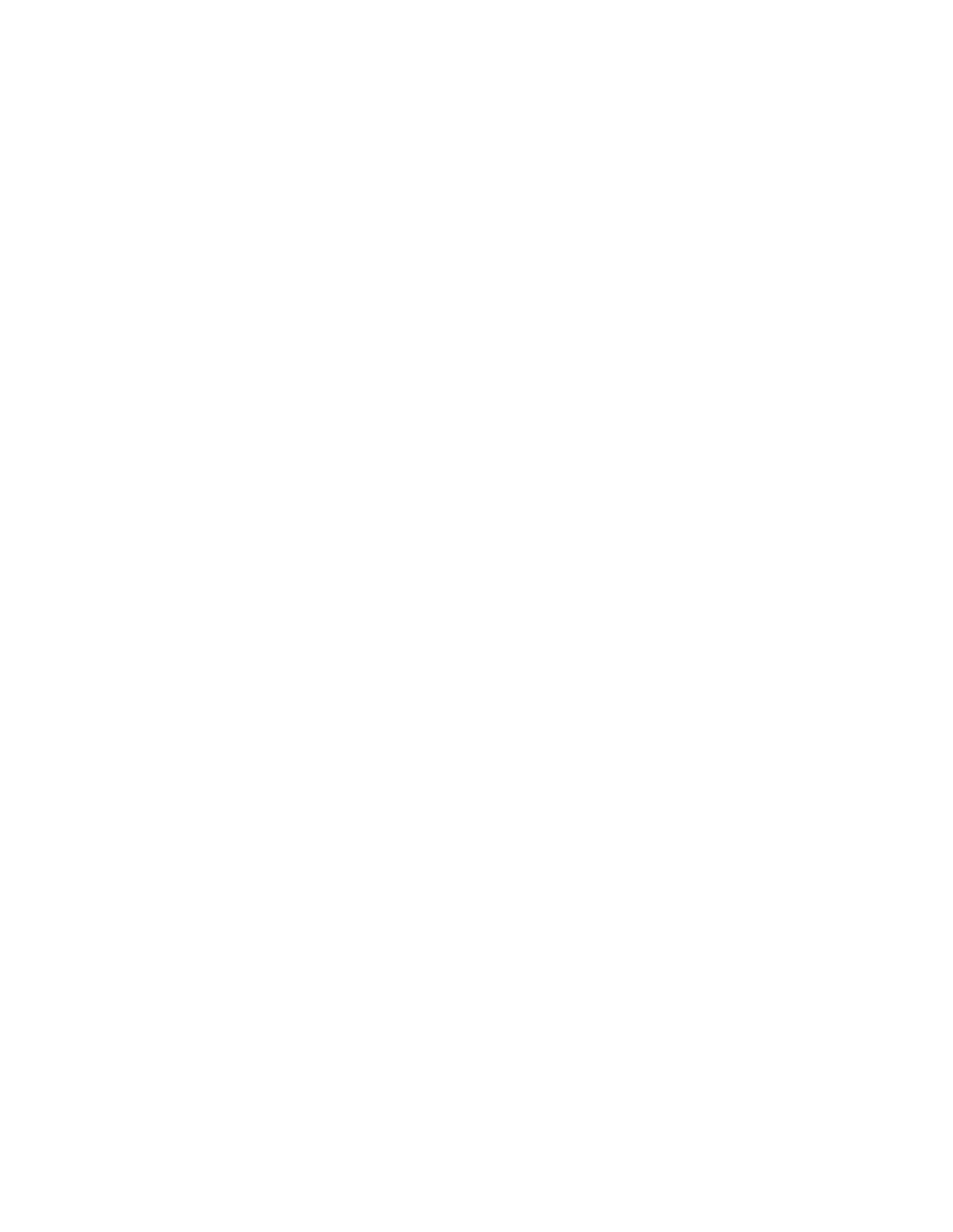### **INTRODUCTION**

This Policy and Procedure Manual contains information in a clear and concise manner to convey Federal regulations and local requirements of which all sub-recipients must comply. These Federal regulations and local requirements are generally referenced in Miami-Dade County's Department of Housing and Community Development (DHCD) Contracts and Agreements. However, this Policy and Procedure Manual is more specific and is to be used as an integral part of the HUD Contracts and Agreements. It is hoped that this Policy will prove to be a beneficial tool for sub- recipients and will provide guidance in meeting Federal regulations and local requirements.

The County sees all sub-recipients as partners for the day-to-day administration of the County's federally funded programs. All subrecipients should keep in mind that periodic monitoring will be conducted by the County and/or HUD auditors. The goal is not only for sub-recipients to comply with regulations, and avoid audit findings, but also to improve management quality, improve communications, save time, and improve overall performance in delivering services to the community.

Whenever there is doubt about a requirement or procedure, subrecipients are encouraged to seek clarification from the County for themselves or their subcontractors. When revisions are necessary, each sub-recipient will be provided with the appropriate revisions.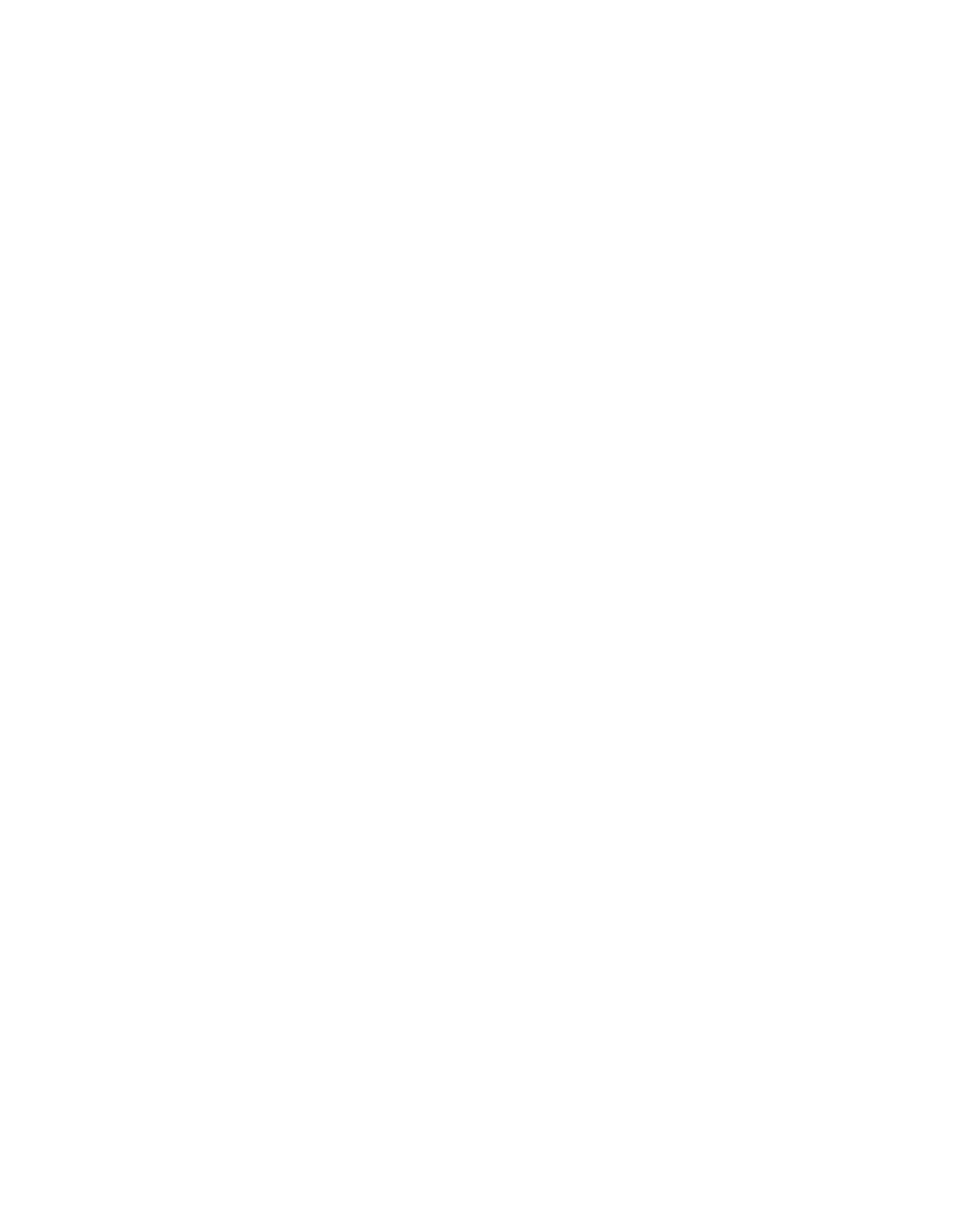### **DEFINITIONS**

The following terms are used throughout this handbook:

- **24 CFR (Code of Federal Regulations).** Title of Federal Regulations implementing Programs of the U.S. Department of Housing and Urban Development.
- **Budget.** A detailed record of all income earned and spent for a project during a specific period of time.
- **Community Based Development Organization (CBDO).** A neighborhoodbased organization (either for-profit or non-profit) created to carry out specific kinds of CDBG funded activities (required for Neighborhood Revitalization Strategy Areas to carry out certain incentive activities within the NRSA).
- **Community Development Corporation (CDC).** Local agencies organized to meet community development needs, development services, equity investments of loans with particular emphasis on the economic development, housing and revitalization needs of low-and moderateincome area residents and which is receptive to the needs expressed by the community.
- **Community Development Financial Institution (CDFI).** Community Development Financial Institutions (CDFIs) are specialized financial institutions that work in market niches that have not been adequately served by traditional financial institutions. CDFIs include community development banks, credit unions, loan funds, venture capital funds, and microenterprise loan funds. The CDFI Program represents a new type of community development initiative. The Fund invests in CDFIs using flexible tools such as equity investments, loans, grants, and deposits, depending upon market and institutional needs.
- **Community Housing Development Organization (CHDO).** A federally defined type of nonprofit housing provider that must receive a minimum of 15 percent of all Federal HOME funds from a Participating Jurisdictions award. The primary difference between CHDO and other nonprofits is the level of low-income resident participation on the Board of Directors.
- **Concern.** A deficiency in program performance that is not based on a statutory or regulatory requirement and that may result in a finding if it remains unaddressed. While sanctions or corrective actions are not authorized for concerns, DHCD may call the concern to the sub-recipient's attention and, where appropriate, may recommend actions to address concerns and/or provide technical assistance.
- **Conclusion.** The determination reached as a result of monitoring regarding a sub-recipient's performance. Conclusions may be either positive or negative.
- **Contract Records.** Any and all books, records, documents, information, data, papers, letters, materials, electronic storage data and media (written, printed, electronic or electrical) in whatever means that it was collected, preserved, produced,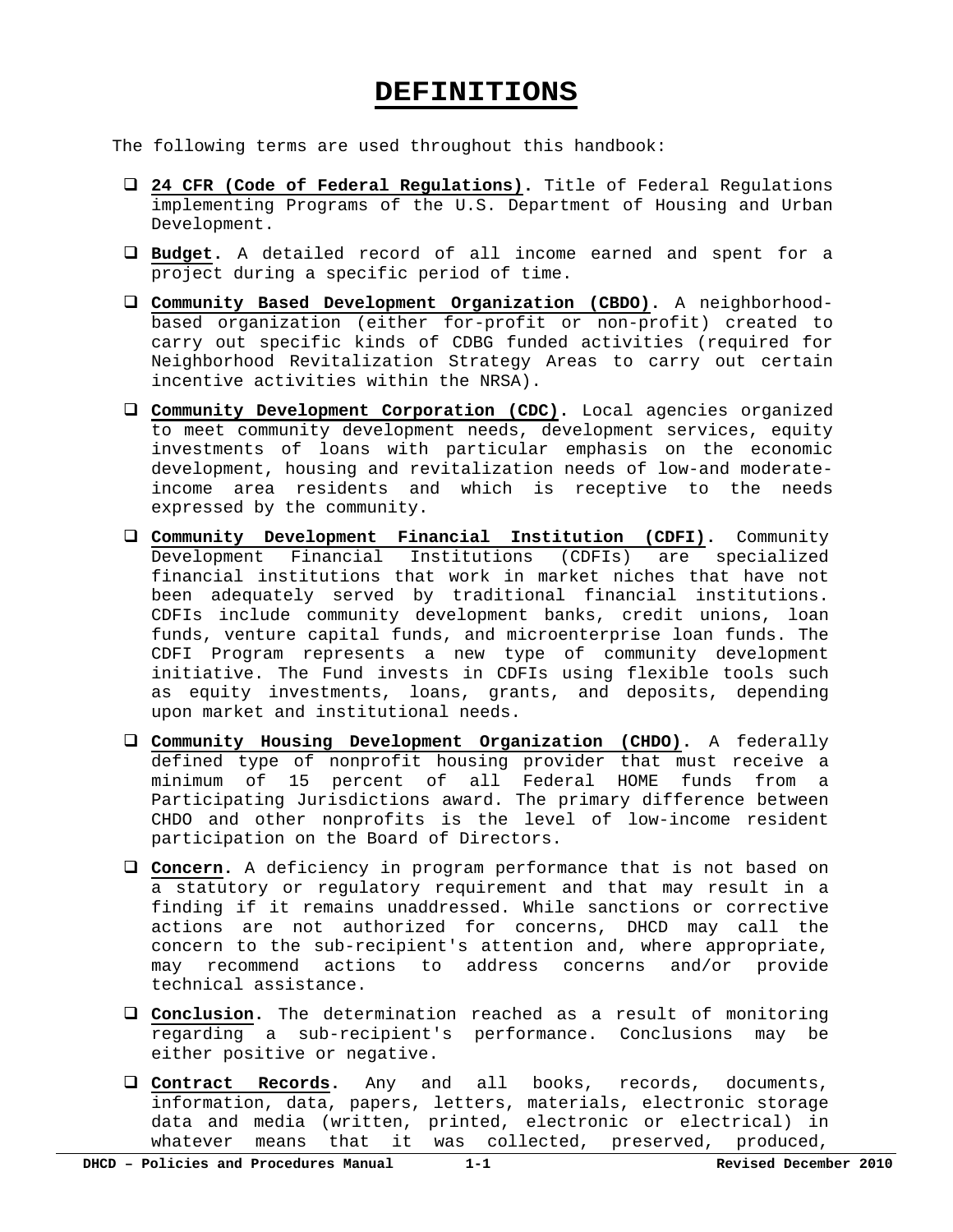developed, maintained, completed, received or compiled by for or at the direction of the Contractor or any subcontractor in carrying out the duties and obligations required by the terms of this contract, including but not limited to financial books and records, ledgers, drawings, maps, pamphlets, designs, electronic tapes, computer drives and diskettes or surveys.

- **Contractor.** An entity paid with CDBG, HOME, ESG, or other Federal funds from Miami-Dade County in return for a specific service.
- **Davis-Bacon Wage Determination.** Issued by the US Department of Labor under the Davis-Bacon and related Acts, which determines the prevailing wage rates to be paid on federally funded or assisted construction projects.
- **Department of Housing and Community Development (DHCD).** This County Department, formally known as the Office of Community and Economic Development (OCED), is responsible for the administration Federal and State funding; e.g., Community Development Block Grant (CDBG), HOME Investment Partnership, Neighborhood Stabilization Program, Documentary Surtax Stamp Program, and the State Housing Initiatives Partnership (SHIP) Program; that supports the development of viable urban neighborhoods in Miami-Dade County, characterized by decent housing, expansion of economic development opportunities, and the preservation of historic properties**.**
- **Direct Costs.** Costs that can be identified specifically with particular cost objectives such as a grant, contract, project, function, or activity. Direct costs generally include:
	- 1. Salaries and wages (including vacations, holidays, sick leave, and other excused absences of employees working specifically on objectives of a grant or contract directlabor costs),
	- 2. Other employee fringe benefits allocable to direct-labor employees,
	- 3. Consultant services contracted to accomplish specific grant/contract objectives,
	- 4. Travel of (direct-Labor) employees,
	- 5. Materials, supplies, and equipment purchased directly for use on specific grant or contract,
	- 6. Communication costs such as long distance telephone calls or telegrams identifiable with a specific award or activity.
- **Environmental Site Assessment.** The analysis, often called a Phase I ESA, typically addresses both the underlying land as well as physical improvements to the property; however, techniques applied in a Phase I ESA never include actual collection of physical samples or chemical analyses of any kind.
- **Excluded Parties List System (EPLS).** Includes information regarding entities debarred, suspended, proposed for debarment, excluded or disqualified under the non-procurement common rule, or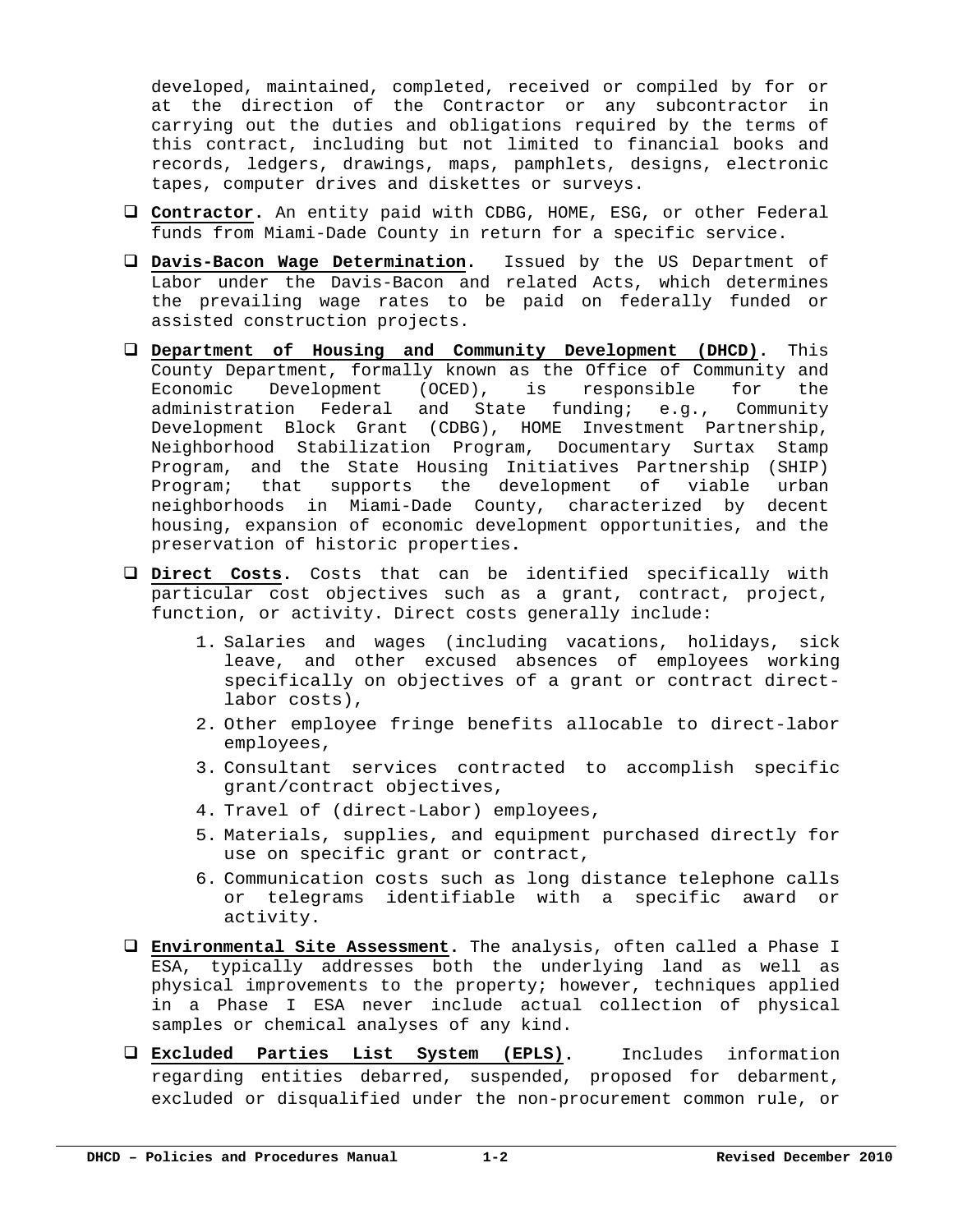otherwise declared ineligible from receiving Federal contracts, certain subcontracts, and certain Federal assistance and benefits.

This information may include names, addresses, DUNS numbers, Social Security Numbers, Employer Identification Numbers, or other Taxpayer Identification Numbers.

- **Federal Award.** Any Federal funds received by the subrecipient/contractor from any source during the period of time in which the sub-recipient/contractor is performing the obligations set forth in this contract.
- **Federal Funds.** Any funds from the U. S. Treasury that may consist of, but not limited to, HUD Community Development Block Grant (CDBG) funds; HUD Emergency Shelter Grants (ESG); and HUD HOME Investment Partnership funds.
- **Finding.** A deficiency in program performance based on a statutory or regulatory requirement for which sanctions or other corrective actions are authorized. Such sanctions or actions may be subject to HUD.
- **Grantee.** Miami-Dade County as the recipient of HUD Consolidated Plan Funds.
- **Income Limits (Moderate, Low, and Very Low).** Annually, new guidelines are established by HUD. Sub-recipients will be notified by the County as adjustments are made to guidelines.
- **Indirect Costs.** Costs not readily identifiable with a particular grant, contract, project, function, or activity but necessary to the general operation and the conduct of the activities it performs, The costs of operating and maintaining building and equipment, depreciation, administrative salaries, general telephone expenses, general travel, and supplies expenses usually are considered to be indirect costs.
- **Intensive Monitoring.** An in-depth review of a sub-recipient's performance in meeting statutory and regulatory requirements.
- **Limited Review.** A procedural review for compliance with applicable statutes and regulations.
- **Low and Moderate Income Person.** A member of a low and moderateincome family (i.e., a family whose income is within specified income limits --- 80% or below the area median income or less than the Section 8 Low Income limit --- set forth by U.S. HUD).
- **Monitoring.** An ongoing process of reviewing performance using available data to make judgments about and assist in improving that performance.
- **Not-for-profit Corporation***.* An incorporated organization created by statute, government, or judicial authority that is not intended to provide a profit to the owners or members.  $501(c)$  is a provision of the United States Internal Revenue Code (26 U.S.C. § 501(c) some Federal income taxes. 501(c)(3) status after they file an application and supporting documentation to the IRS and have a certification letter issued.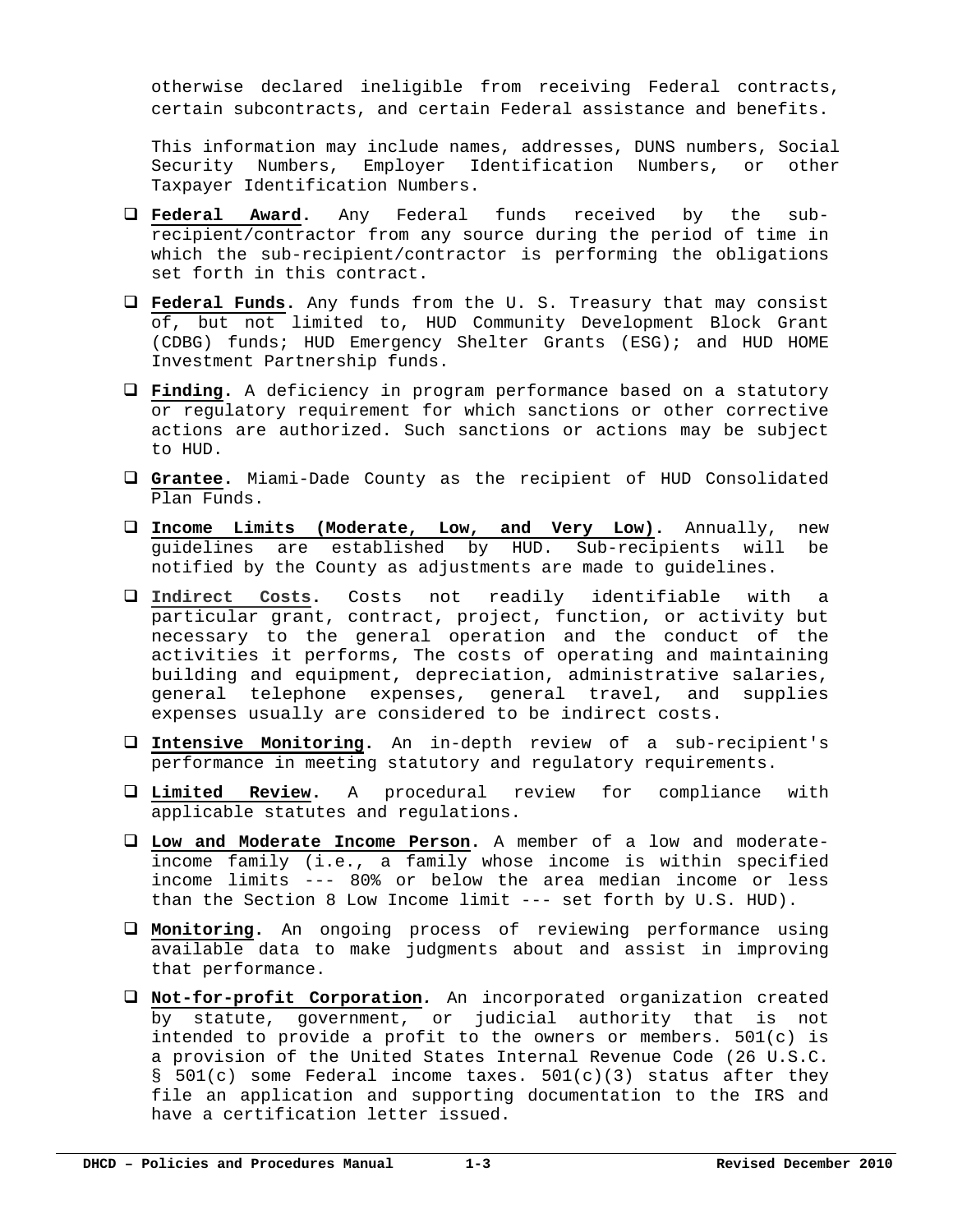- **Office of Management and Budget (OMB) Circulars.** Documents administered by the OMB that describe, explain, and define the regulatory requirements for all recipients of federally funded grant programs.
- **OMB Circular A-87.** Provides uniform rules for determining costs for governmental agencies. It defines allowable costs and sets forth the procedures to recover them.
- **OMB Circular A-122.** Provides uniform rules for determining costs applicable to grants, contracts, and other agreements (including sub-awards) with nonprofit organizations. It defines allowable costs and sets forth the procedures to recover them. The principles are designed to provide that federally assisted programs bear their fair share of costs.
- **OMB Circular A-133.** Establishes audit requirements and defines Federal responsibilities for implementing and monitoring such requirements for public agencies, institutions of higher education and other nonprofit institutions receiving Federal awards.
- **Participating Jurisdiction (PJ).** Any jurisdiction that has been so designated by HUD in accordance with the HOME Investment Partnership program (24 CFR 92.105).
- **Private For-Profit.** This sub-recipient type is limited to Small Business Investment Companies (SBICs) organized pursuant to Subsection 301 (d): of the Small Business Investment Act of 1958 (15 U.S. C. 681 (d)).
- **Private Non-profits.** Generally, but not always, corporations, associations, agencies, or religious organizations with nonprofit status under the Internal Revenue Code (Section 501(c) (3)), usually with a board of directors and an executive director in charge of daily administration. Examples include private social services agencies (such as job training, counseling, or daycare providers), community development corporations, church-related housing development groups, and operators of homeless shelters.
- **Program Income.** Program Income means gross income earned by the sub-recipient that is directly generated by a federally supported activity or earned as a result of Federal funding. Sub-recipients shall apply the standards set forth in this document to account for program income related to projects financed in whole or in part with Federal grant funds.
- **Non-profit Organization.** Any nonprofit organization (including a State or locally chartered, nonprofit organization) that:
	- **I** is organized under State or local laws;
	- has no part of its net earnings benefiting any member, founder, contributor, or individual;
	- has a functioning accounting system that is operated in accordance with generally accepted accounting principles, or has designated an entity that will maintain such an accounting system; and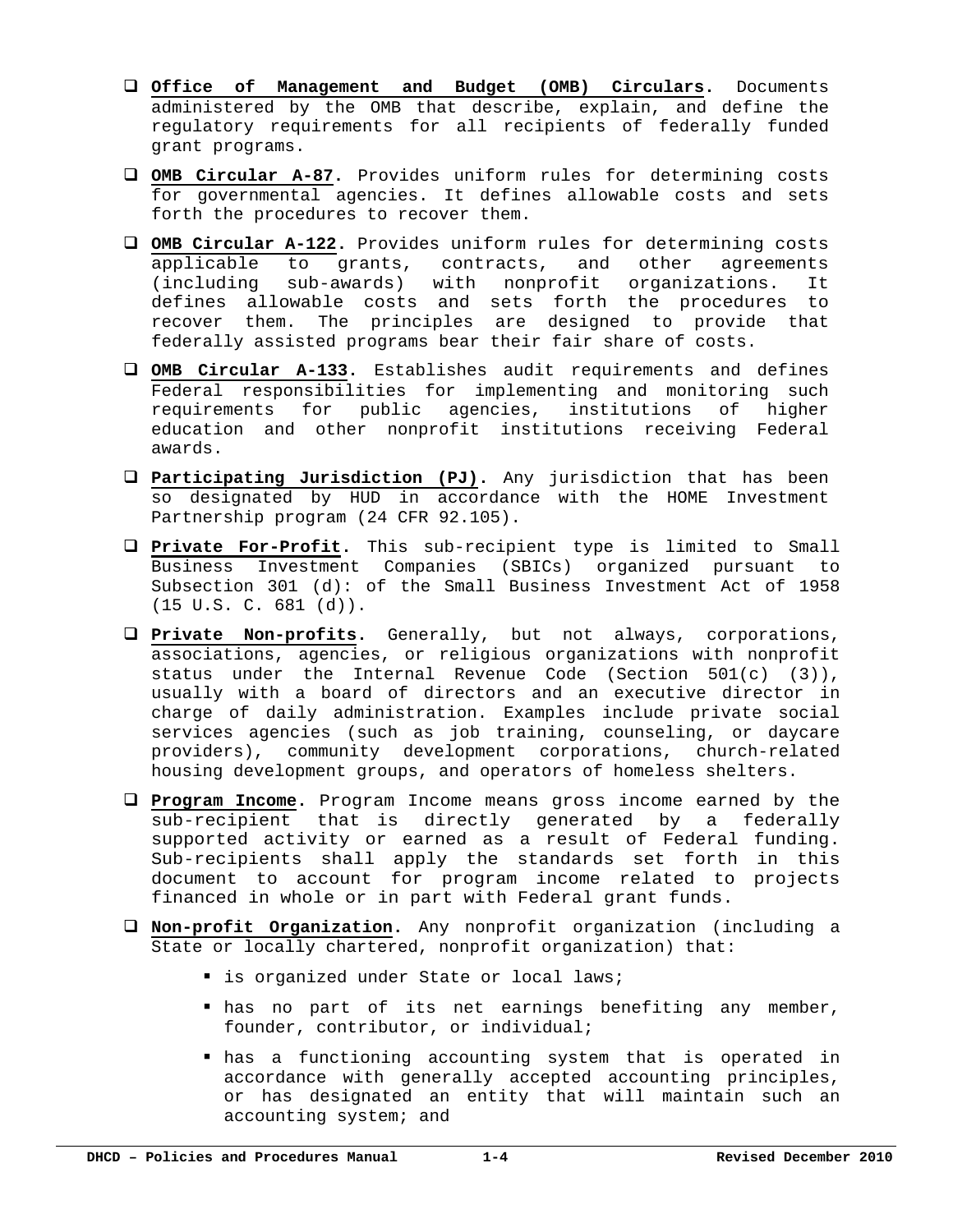- has among its purposes significant activities related to providing services or housing to persons with acquired immunodeficiency syndrome or related diseases.
- **Sub-recipient (also referred to as Sub-grantee).** An organization selected by the county to carry out agreed-upon eligible activities, or manage all or a portion of the County's federally funded programs (e.g., CDBG, HOME, ESG, etc), which are administered through DHCD.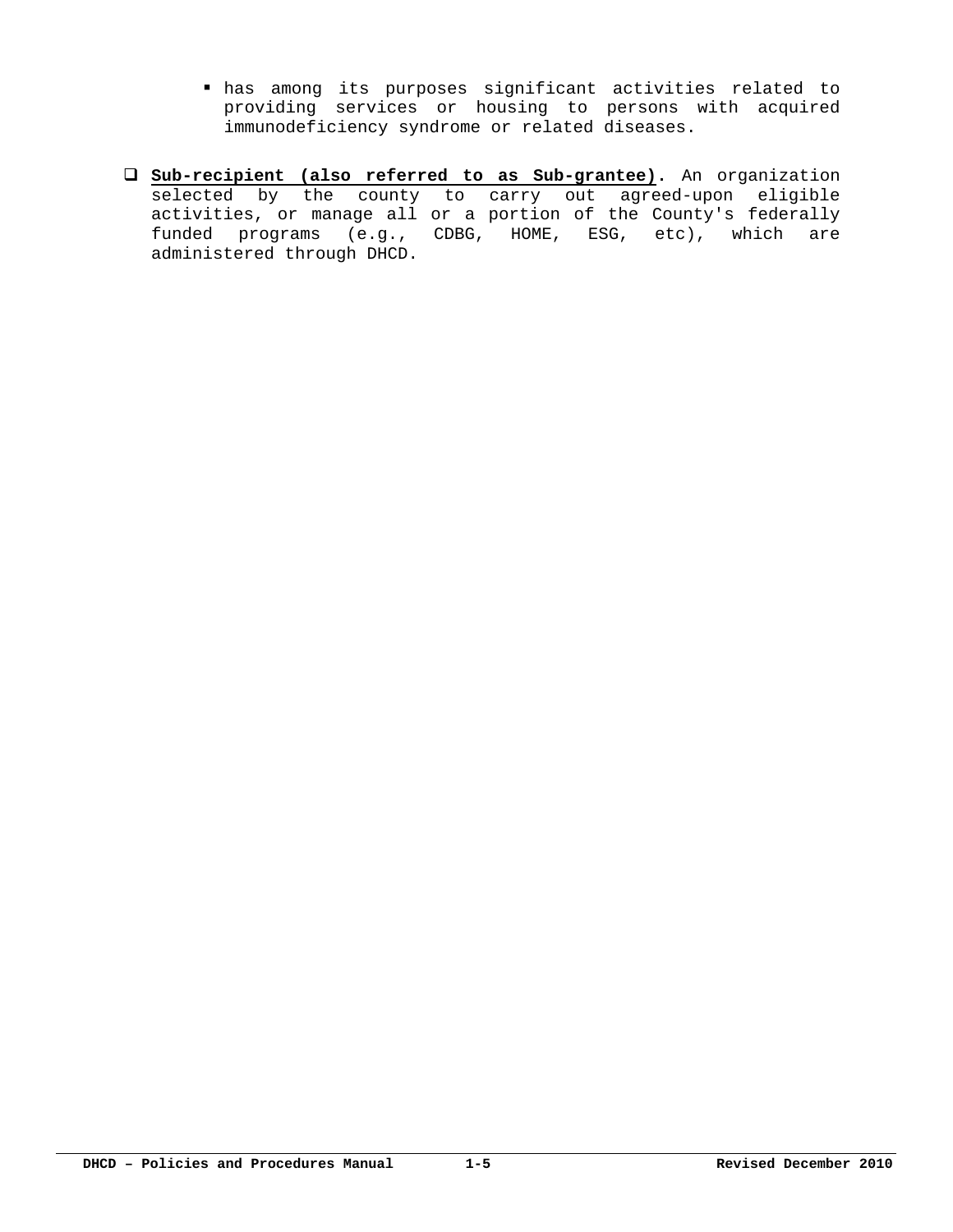# **CONFLICT OF INTEREST**

No person who is an employee, agent, board member, consultant, officer, elected or appointed official of a sub-grantee who exercises or has exercised any responsibilities with respect to administering Federal or State funded activities or who is in a position to participate in a decision making process or gain inside information with regard to such activities, may obtain a direct or indirect personal or financial Interest or benefit from the activity.

No person listed above shall have an interest in any contract, subcontract, or agreement of the sub-grantee or its proceeds. This applies to the persons' themselves, their families, dependents, or business associates during that person's tenure.

Sub-grantees are to maintain a written code of conduct or standards relative to conflict of interest governing the performance of officers, employees, and/or agents engaged in the programmatic, administrative, or financial aspects of the funding agreement. This written code shall include disciplinary actions to be applied for violation of such standards by the sub-grantee's officers, employees, or agents.

Sub-grantees must be vigilant not only to avoid any conflict of interest, but the **appearance** of conflict of interest. The perception by the public that an unfair advantage has been gained from the use of public funds reflects poorly on the sub-grantee and the. County and could jeopardize the sub-grantee's funding.

Any possible conflict of interest of any party shall be disclosed in writing immediately upon knowledge of such possible conflict and forwarded to the County.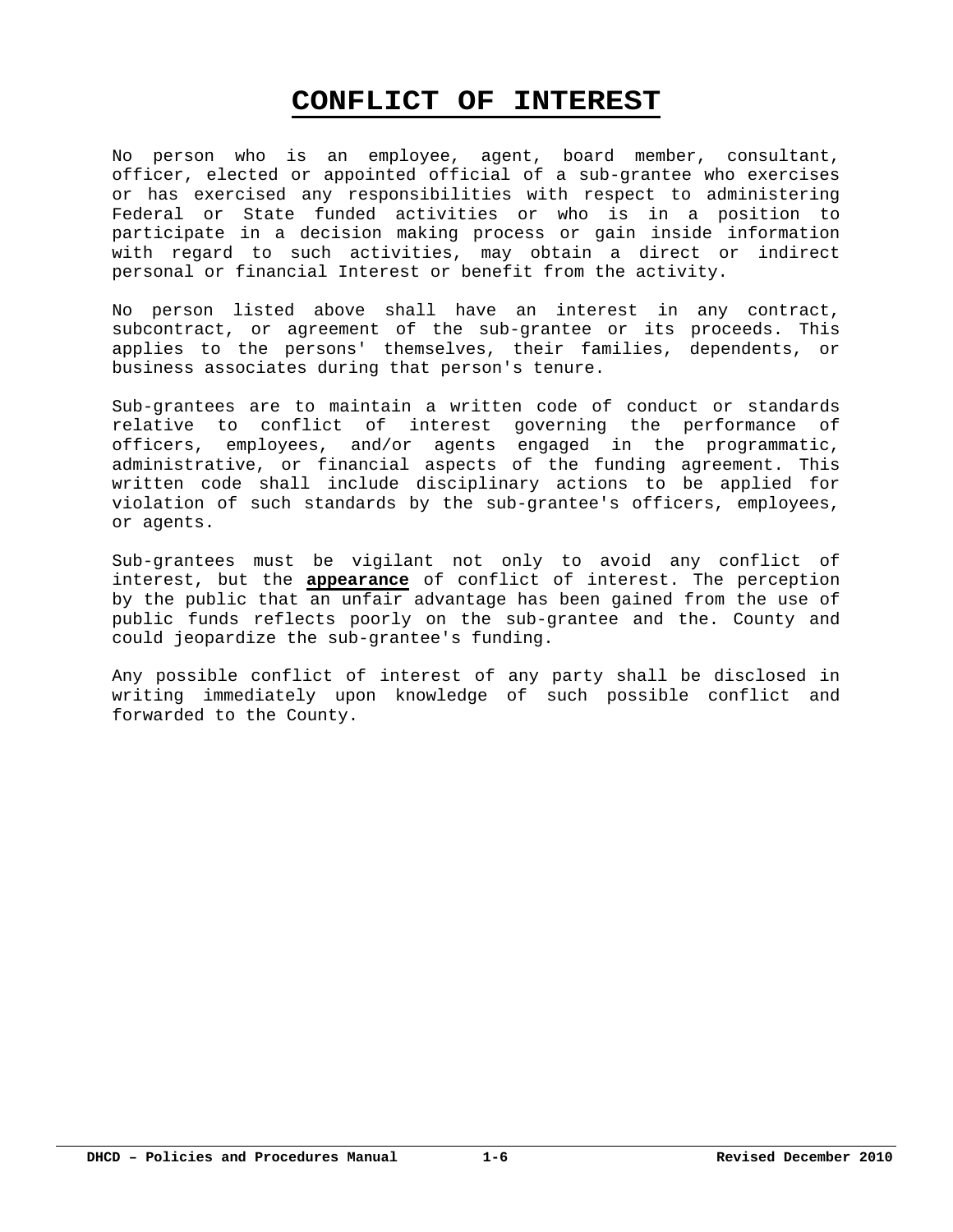# **EQUAL OPPORTUNITY AND NONDISCRIMINATION**

In all hiring or employment made possible by or resulting from federally funded contracts, there will not be any discrimination against any employee, or applicant for employment because of race, color, religion, sex, handicap, age, or national original and affirmative action will be taken to ensure that employees are treated during employment without regard to their race, color, religion, sex, handicap, age, or national origin. This requirement shall apply to but not be limited to the following: employment, upgrading, demotion or transfer; recruitment; rates of pay or other forms of compensation; any selection training, including apprenticeship. The sub-grantee shall post, in conspicuous places available to employees and applicants for employment notices provided by the government setting forth the provisions of this clause. All solicitations or advertisements for employees shall state that all qualified applicants will receive consideration for employment without regard to race, color, religion, sex, handicap, age, or national origin.

No person shall, on the ground of race, color, religion, sex, handicap, age or national origin be excluded from participation, be denied the benefits of, or be subject to, discrimination under programs or activities made possible by or resulting from the contract. The sub-recipient and each employer will comply with all requirements imposed by, or pursuant to the regulations of HUD effectuating Title VI of the Civil Rights Act of 1964, Title VII of the Civil Rights Act of 1968, the Fair Housing Law, Executive Order 11246 as amended by Executive Order 11375, Section 3 of the Housing and Urban Development Act of 1968, Title I of the Housing and Community Development Act of 1974 which pertain to nondiscrimination.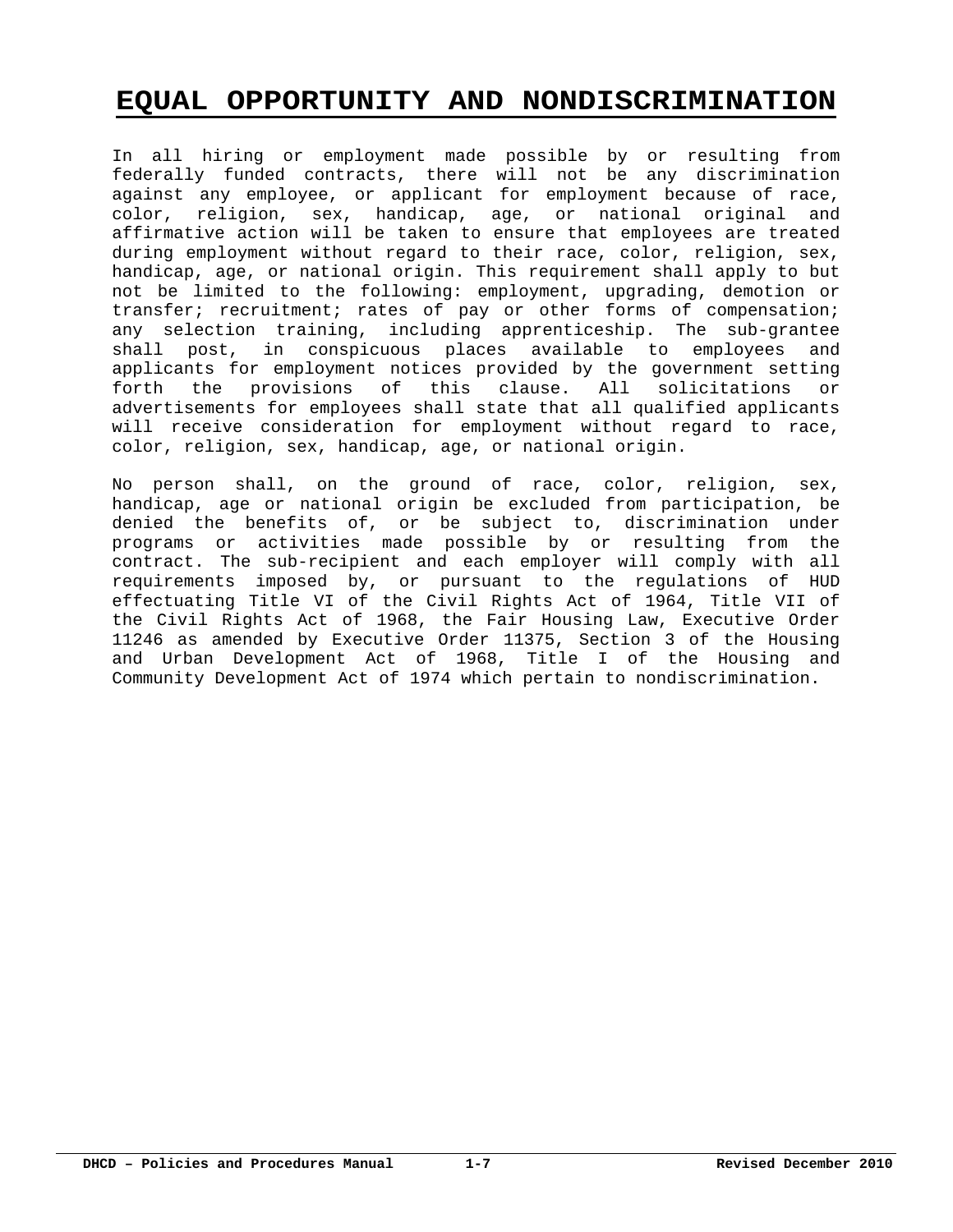## **OVERALL MANAGEMENT REVIEW**

#### **PROJECT OBJECTIVES / ACTIVITIES**

Sub-recipients must maintain documentation to demonstrate that project objectives and activities have been achieved. This requirement includes the development of a clearly stated plan for carrying out and evaluating all activities, and must contain the following elements:

- (1) Documentation demonstrating proposed activities meets one or more of the three national objectives for CDBG:
	- a . Benefit to low or moderate income persons
	- b . Aid in the elimination of slum or blight, or
	- c . Meet an urgent need.
- (2) Documentation for housing program objectives to provide decent affordable housing to lower income households; expand the capacity of nonprofit housing providers; strengthen the ability of state and local governments to provide housing; and leverage private-sector participation.
- (3) Documentation regarding ESG that the activities carried out with funds provided under the Agreement will contribute to a program designed to be the first step in a continuum of assistance to enable homeless individuals and families to move toward independent living as well as prevent homelessness.
- (4) A project outline, including:
	- a . A detailed description of the activities proposed (expressed in quantifiable terms such as units of service)
	- b . The geographic area to be served
	- c . The steps necessary to carry out/complete each activity (including the parties involved, and time frames established)
	- d . A proposed and actual budget summary for each activity
- (5) A method for evaluating achievement, which must include procedures for defining, reviewing, and revising each activity on an ongoing basis.

Sub-recipients must continuously monitor performance of Federally supported activities to ensure that time schedules are being met, and project objectives and other performance goals are being accomplished. This ongoing review must be conducted for the projects/activities, as set forth in each signed funding agreement.

#### **REPORTING**

Sub-recipients must submit expenditure and performance reports to the County for each project on a quarterly basis, within 10-days after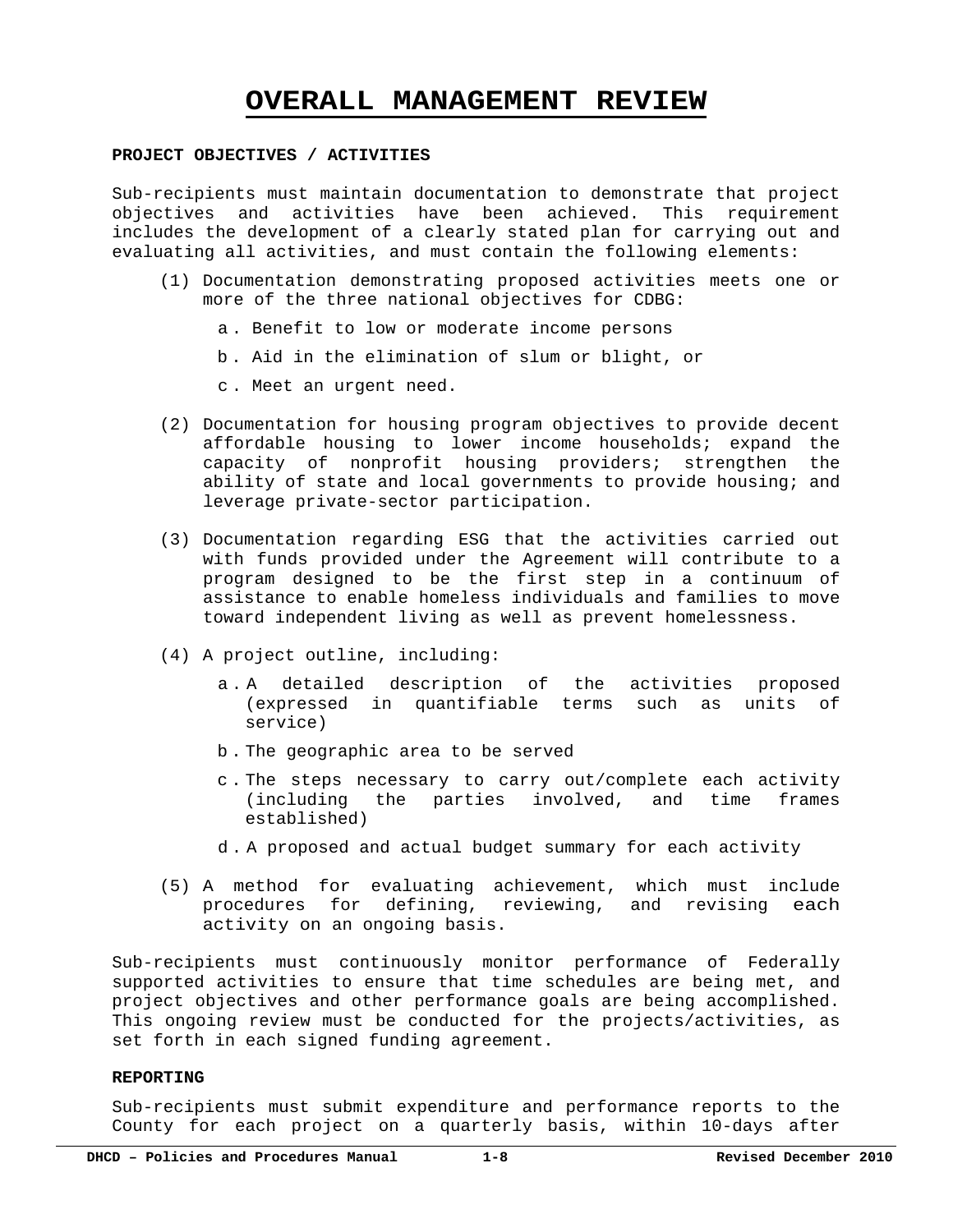each performance period ends. These reports must be received before the County can honor requisitions for HUD funds. These reports must present the following, as applicable:

- (1) A comparison of actual accomplishment to the activities planned for the period. Overall status of sub-recipient Federal funds, showing cumulative amounts for:
	- Federal funds received to date
	- Program income received to date
	- Actual disbursements to date
	- Federal funds on hand at time of payment request

#### **For each activity or budget category:**

- Budgeted amount
- Federal funds drawn to date
- Program income expended to date
- Contract funds expended to date
- Current request for payment

The County will request source documentation (such as, invoices from contractors for rehabilitation work) to support the expenditures claimed by sub-recipients.

- (2) The number of completed units or service to date, or number of clients served for any item for which a drawdown is requested.
- (3) Reasons why established goals were not met, if applicable.

In the event of occurrences which have significant impact upon the project, the sub-recipient must immediately inform the County, in writing, as soon as the conditions become known.

Examples are:

- Problems, delays, or adverse conditions which will materially affect the sub-recipient's ability to attain program objectives, prevent the meeting of time schedules and goals, or preclude the attainment of units served within established time periods. This disclosure must be accompanied by a statement of the action taken, or contemplated, and any assistance needed to resolve the situation.
- Favorable developments or events, which enable meeting time schedules and goals sooner than anticipated or producing more units of service than originally projected.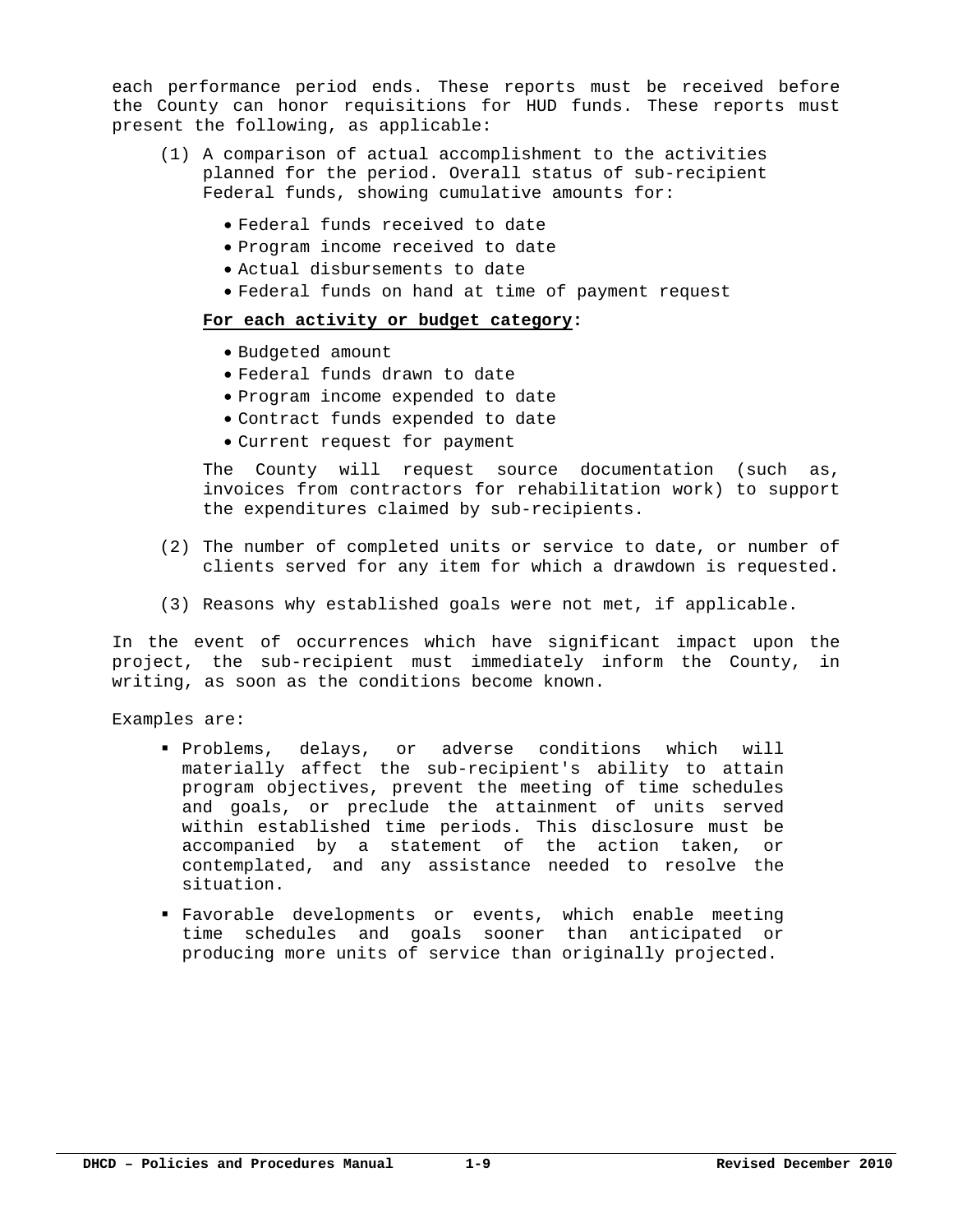# **INTERNAL CONTROLS**

This section presents the underlying principles and reasons for internal control systems and reviews areas where internal controls should be present, as referenced in OMB Circular A-122 (Cost Principles for Non-Profit Organizations), and OMB Circular A-87 (Cost Principles for State and Local Governments).

#### **POLICIES AND PROCEDURES**

All sub-recipients are required to establish appropriate internal control policies and procedures to ensure the fiscal integrity of the organization, and compliance with the terms and conditions of the funding agreement.

Internal controls are a set of written policies and procedures that define staff qualifications, duties, lines of authority, separation of functions, access to assets and sensitive documents. Having adequate internal controls provides safeguards against waste, fraud, and theft of agency's funds. Very simply, internal controls are designed to ensure accurate and reliable accounting information by providing procedures for administering the day-to-day handling of funds, in such areas as recording receipts, bank deposits, and disbursing funds.

Outlined in the remainder of this section is a recommended set of internal procedures specially suited for small and medium sized nonprofit agencies. The following internal control mechanisms are generally accepted as being minimum requirements for an adequate system. It should be noted that the needs and characteristics of the Board of Directors/Trustees, or preferences of any particular *agency*  may require additional or slightly altered procedures.

The following set of recommended internal control procedures are separated into areas covering:

- 1. General Procedures
- 2. Receipts
- 3. Bank Deposits
- 4. Disbursements
- 5. Petty Cash Fund
- 6. Other

One final note of utmost importance is that responsibility for each of the internal control procedures set forth below and on the following pages needs to be assigned and adequately explained to appropriate staff members or volunteers.

#### **GENERAL PROCEDURES**

1. All staff members and Corporate officers who in any way manage, handle, or control agency funds should be bonded or covered by fidelity insurance in order to protect the agency against loss by larceny, theft, embezzlement, or forgery.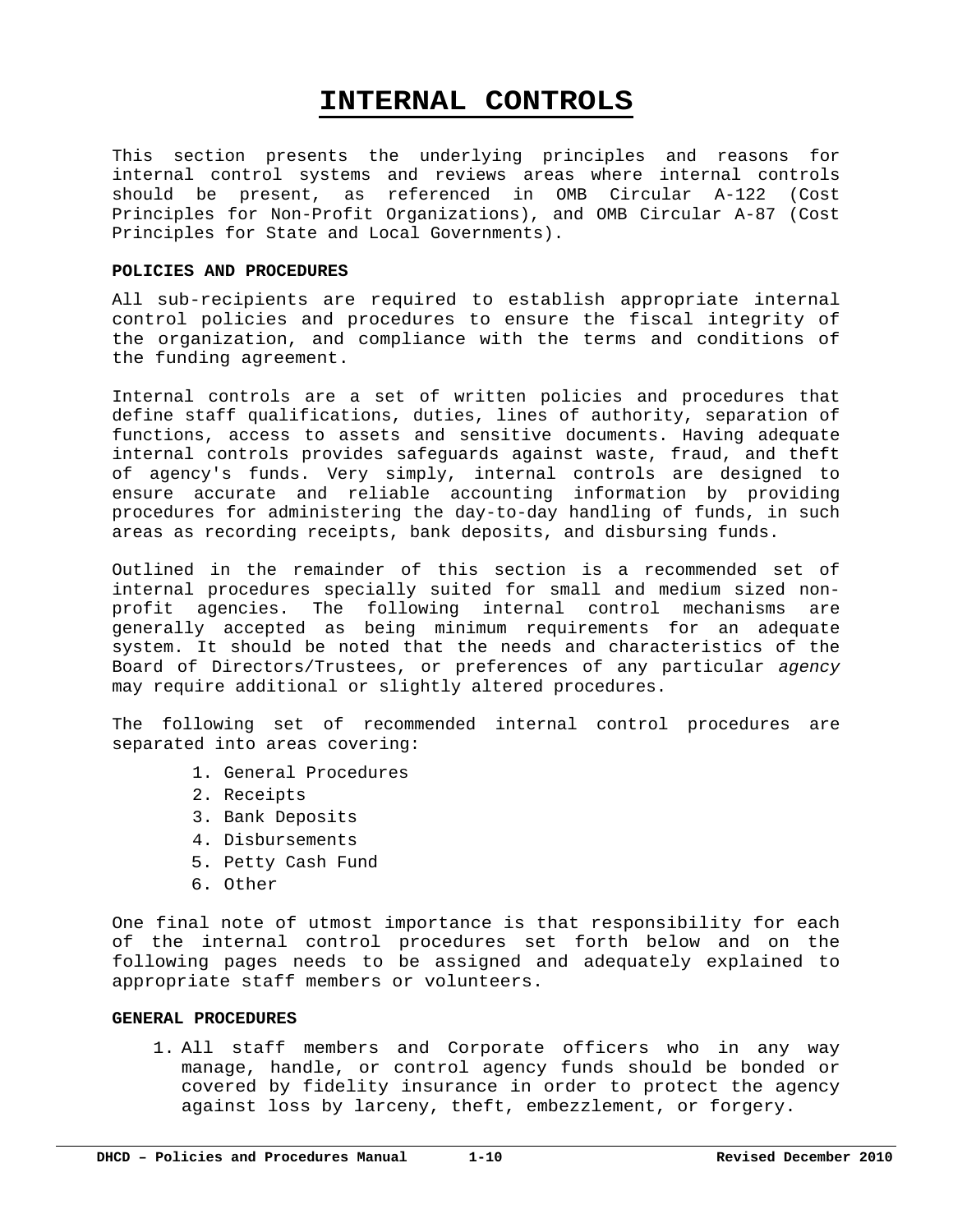- 2. All accounting records, checkbooks, and files should be kept in a secure place where access is controlled. Additionally, all materials essential to financial record keeping must be kept in fireproof storage equipment.
- 3. An inventory of fixed assets (e.g. typewriters, computers, chairs, desks, etc.) should be conducted on a periodic basis (i.e. at least annually) and records maintained.

#### **RECEIPTS**

- 1. Pre-numbered receipts should be issued for all money, whether it be cash or check, at the time it is received. A duplicate copy should be kept and comparisons made between the aggregate of the receipts issued and the amount deposited in the bank on a monthly basis. This procedure is particularly important in situations where the agency receives fees for services rendered to clients.
- 2. One individual within the agency, other than the person responsible for preparing bank deposit forms, should be responsible for opening the mail and recording (i.e. Daily Cash Receipts Record) all funds received. If substantial amounts of money, either cash or checks, are received through the mail, then it is recommended that two (2) individuals be assigned the task of opening mail and completing the Daily Cash Receipts Record.
- 3. Upon receipt of funds, the individual(s) responsible for maintaining the Daily Cash Receipts Record must stamp all checks "**For Deposit Only**."

#### **DEPOSITS**

- 1. The bank deposit forms should be prepared by an individual other than the person responsible for opening the mail and maintaining the Daily Cash Receipts Record.
- 2. The agency should instruct the bank with which it conducts business to accept all checks only for deposit.

#### **DISBURSEMENTS**

- 1. All disbursements of agency funds should be by check, with the exception of "Petty Cash Expenditures."
- 2. All checks issued by the agency should be to the company, business, organization, or individual for which the billing invoice, check request form or reimbursement form indicates.
- 3. All checks issued by the agency in excess of \$500 must have two signatures. At least one of these signatures must be that of an authorized member of the Board of Directors or Trustees.
- 4. It must be a policy of the agency that none of its checks will be pre-signed.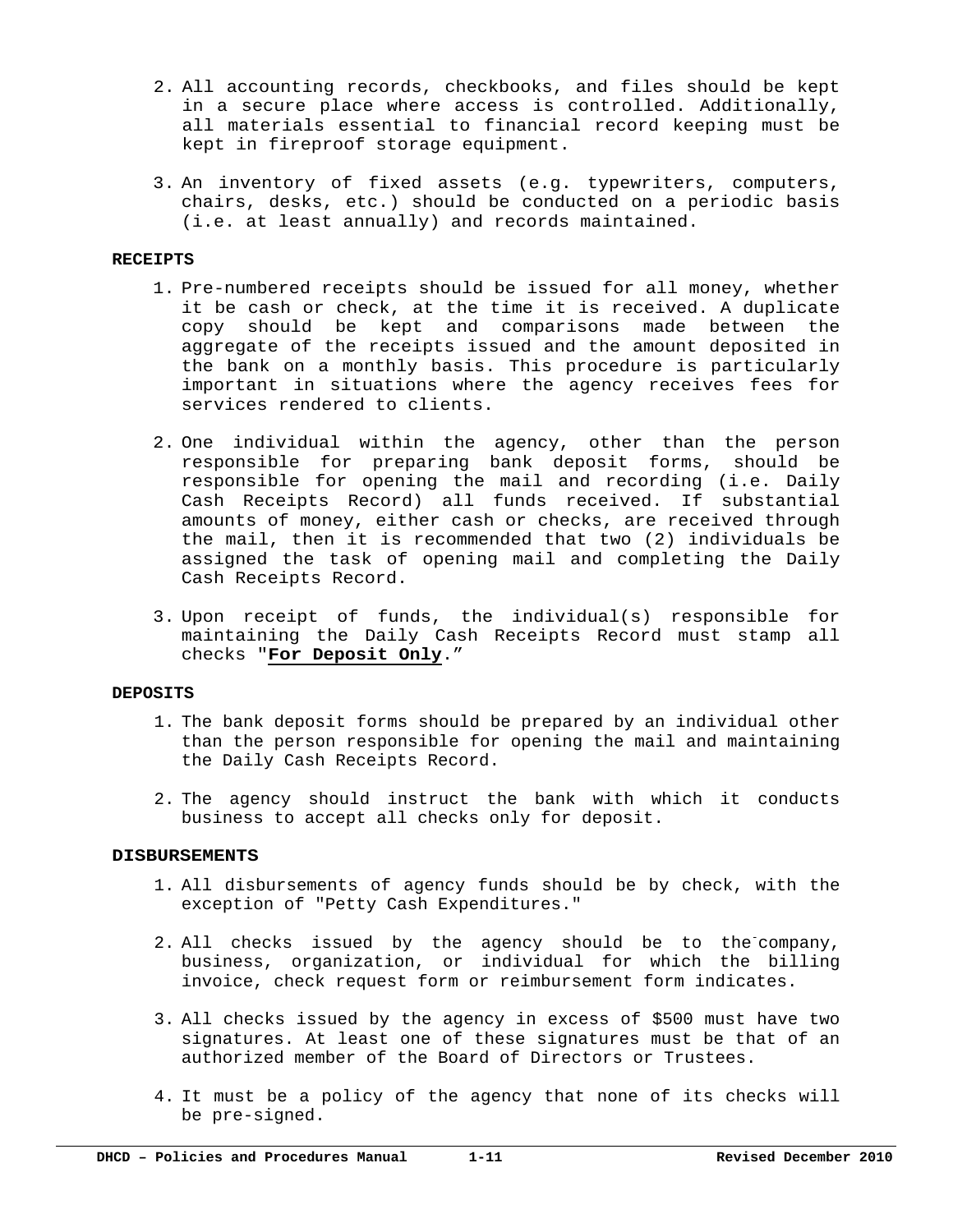- 5. All checks issued by the agency should have supporting documentation in the form of a billing invoice, check request form, or in cases of reimbursement to a staff member or volunteer there should be adequate documentation or appropriate receipts.
- 6. All billing invoices check request forms, or reimbursement requests should be examined by the check writer and by those signing checks for reasonableness and appropriateness.
- 7. All transactions should be recorded when made. The general ledger must be reconciled to the financial statements on a monthly basis. All bank account activities should be reflected in the general ledger and recorded at the time the transaction occurs. Accounts receivable entries should be maintained in detail, particularly when this involves client accounts payable by a third party.
- 8. When checks are presented for signatures by authorized individuals, the supporting documentation must be attached to the check.
- 9. Check stubs must include date of check, recipient, amount, balance in account, and purpose of payment.

#### **PETTY CASH**

- 1. An agency must have an established policy concerning the maximum dollar amount that can be maintained in a petty cash fund.
- 2. A special Petty Cash Fund Record must be kept that shows expenditures, credits, and fund balance.
- 3. Authorization for petty cash disbursements should be limited to specific individuals within the agency.
- 4. All petty cash disbursements must be supported by receipts and an explanation of fund usage.

#### **OTHER**

- 1. Employee time records must be signed by the employee and approved by the employee's immediate supervisor. Employee files must contain all information references in the personnel policy manual.
- 2. Audits must be conducted in accordance with OMB Circular A-133. Agencies receiving less than \$500,000 of Federal funds annually will prepare an audit, as the County requires.
- 3. Internal controls should be present and evident. throughout all areas of the organization including:
	- (1) Financial Management
		- **―** financial management policy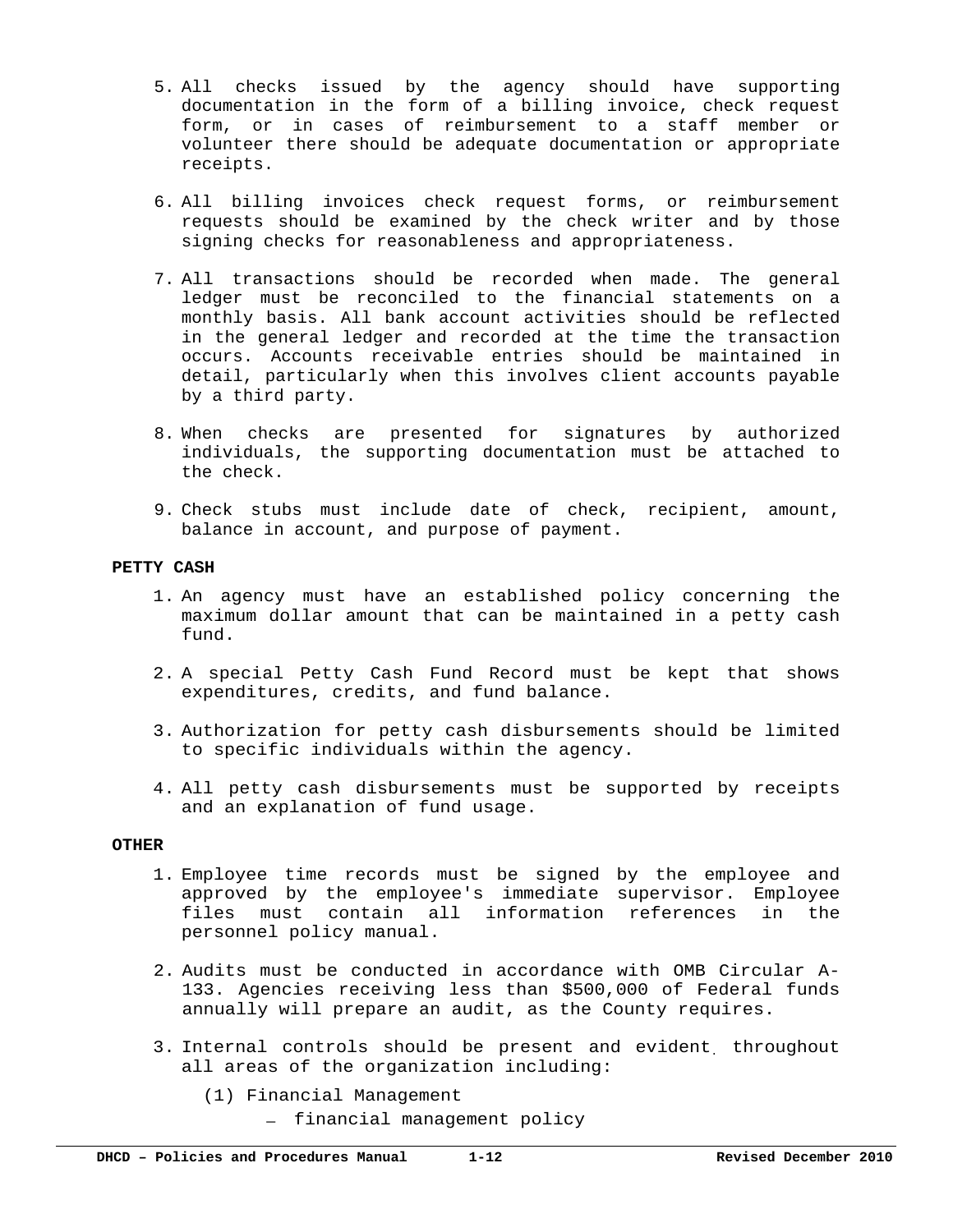- **―** fund accounting system
- **―** annual/semiannual independent audits
- (2) Personnel Management
	- **―** personnel policy
	- **―** affirmative action policy
	- **―** drug free workplace policy
	- **―** grievance policy
	- **―** supervision policy/job descriptions
- (3) Inventory Management
	- **―** procurement policy
	- **―** annual inventory
- (4) Project Management
	- **―** objective/activity plan
	- **―** evaluation policy

The degree or extent of the internal controls appropriate to a given organization are determined by its size, the resources at its disposal, the level of risk involved in its operations, and the funding sources to which it must answer. Regardless of the mixture and complexity of these elements within the organization, no organization can afford to ignore the necessity of implementing internal control measures.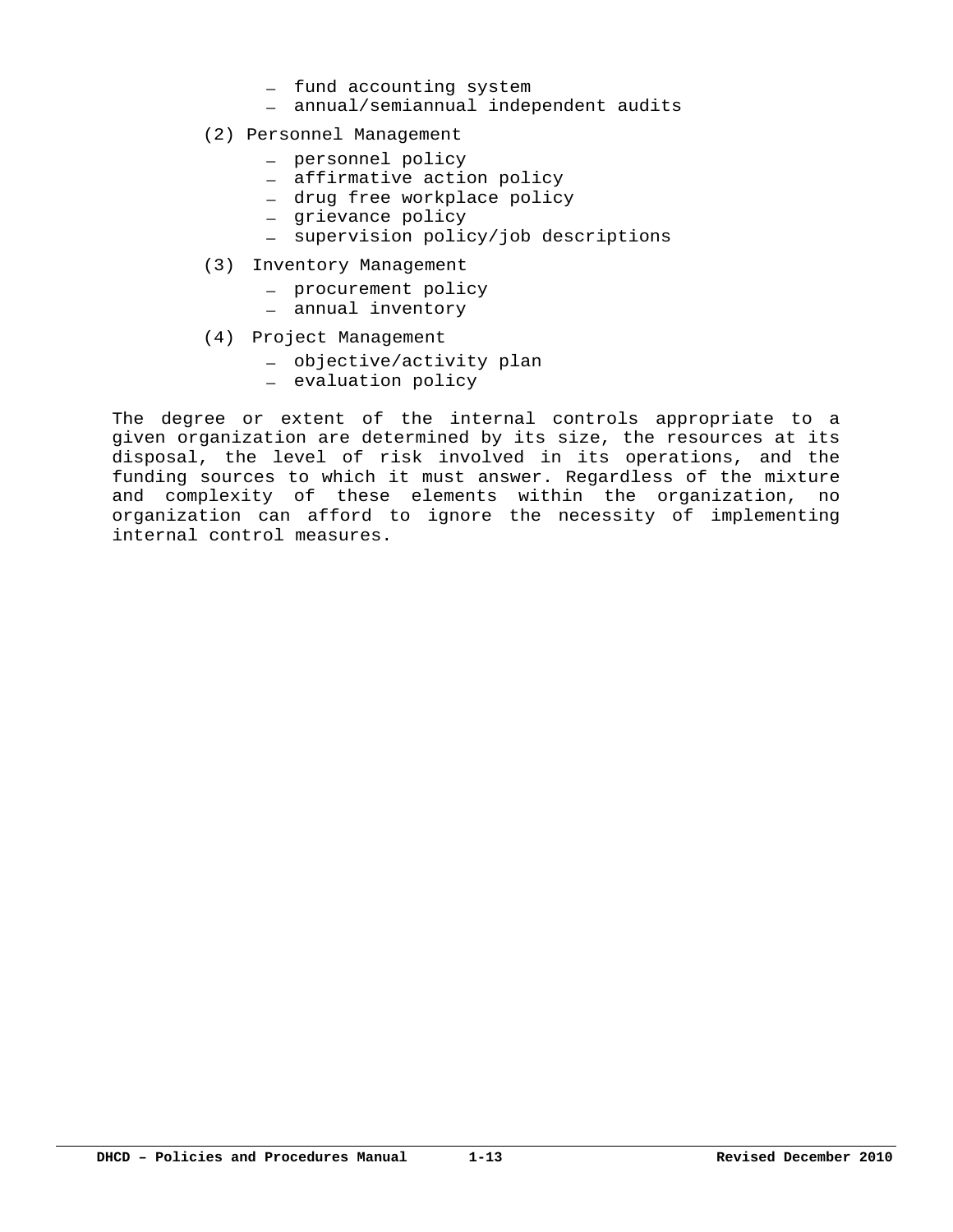# **FINANCIAL MANAGEMENT**

This section presents financial management practices designed to ensure effective organization management of daily operations, and includes development of an accounting system to be utilized by subrecipients.

#### **ACCOUNTING SYSTEM**

The sub-recipient must be certain that its accounting system accounts for Federal funds adequately and separately (including program income) from its other funding sources. The separate accounting for Federal funds must be provided by the accounting system and either chart of accounts described below, or be a separate bank account and record keeping system.

A sub-recipient's accounting system should include at least the following elements:

- **―** A general ledger double entry accrual system on a fund accounting basis is required for all sub-recipient accounting records.
- **―** A chart of accounts this is a list of name and the numbering system for the individual accounts that contains the basic information about particular classifications of financial transactions for the organization.

**NOTE: Reference County Required Accounting Records and Sub Object Codes** 

#### **ANNUAL BUDGET**

With this type of accounting system established, an organization can effectively administer small or large budgets on a daily basis. A budget is an action plan, expressed in figures, which indicates how financial resources will be utilized to accomplish the subrecipient's objectives. The plan itself may be simple or complex based on the sub-recipient's size and organization structure. As the objectives or sources of funds change, budget revisions may be required. Therefore, it is essential to periodically review and evaluate the budget. Significant variations in budget items should be investigated and expenditure adjustments made regularly.

#### **AMENDMENTS – PROGRAM / BUDGET REVISIONS**

Program and/or budget revisions may be necessary during the contract year to accommodate changes in anticipated revenues and/or organizational needs. **For ALL revisions, sub-recipients must submit to the County**:

- **―** a written request to revise the program or budget, with complete justification for the changes necessary; and
- **―** a revised budget that includes all projected costs for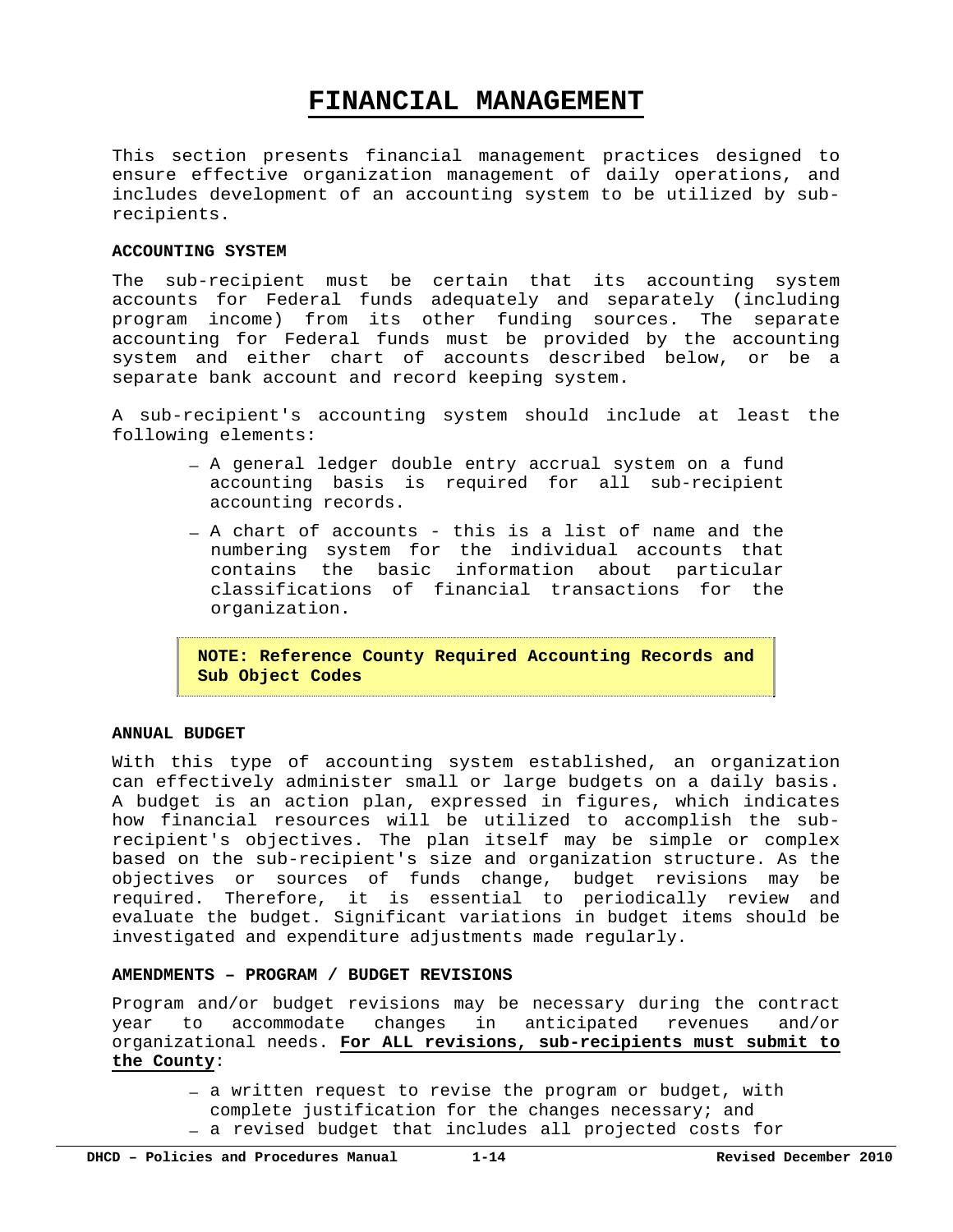the balance of the contract, and the specific cost categories to be increased, decreased or created.

All revisions will be approved in writing by the County and incorporated as a written amendment to the Agreement.

Any and all funds not obligated under the terms of the Agreement will be re-captured and re-appropriated for use as determined by the County.

**REPORTING REQUIREMENTS** (Request for Draw-down of Funds)

Sub-recipients must submit to the County an approved request for drawdown form of funds for reimbursement of Federal eligible expenses. Total expenses must be listed for each cost category, and must be supported with appropriate receipts, canceled checks, invoices or other documentation of payment. ALL PAYMENTS WILL BE REIMBURSEMENTS ONLY.

> **THE COUNTY WILL REQUEST COPIES OF ALL CANCELED CHECKS AND BANK STATEMENTS TO SUBSTANTIATE COSTS CHARGED TO FEDERAL PROGRAMS.**

#### **COST CATEGORIES**

Listed below are common examples of cost items incurred by subrecipients and some pertinent comments about their presentation in the detailed budget.

**Cost Allocation Plan (CAP)**: If the cost of project administration will be shared by other funding sources, sub-recipients must report all additional funding sources and amounts, and must submit a prorated total organization budget.

This budget must identify the formula and procedure for accumulating and distributing allowable costs to the various funding sources. There are various cost distribution methods that can be used to determine the percentage share of costs between each funding source. The most rational and systematic method that will facilitate the project needs should be used.

**Payroll / Personnel**: Payroll/personnel expenses are reimbursed only for that portion of an employee's time spent directly on federally funded eligible activities. If employee time will be divided among a number of activities, some eligible (to be charged to the Federal program) and some not eligible, a prorated wage/salary will be required.

All sub-recipients must submit the following documentation for reimbursement of payroll/personnel costs:

- **―** approved time sheet and
- **―** payroll register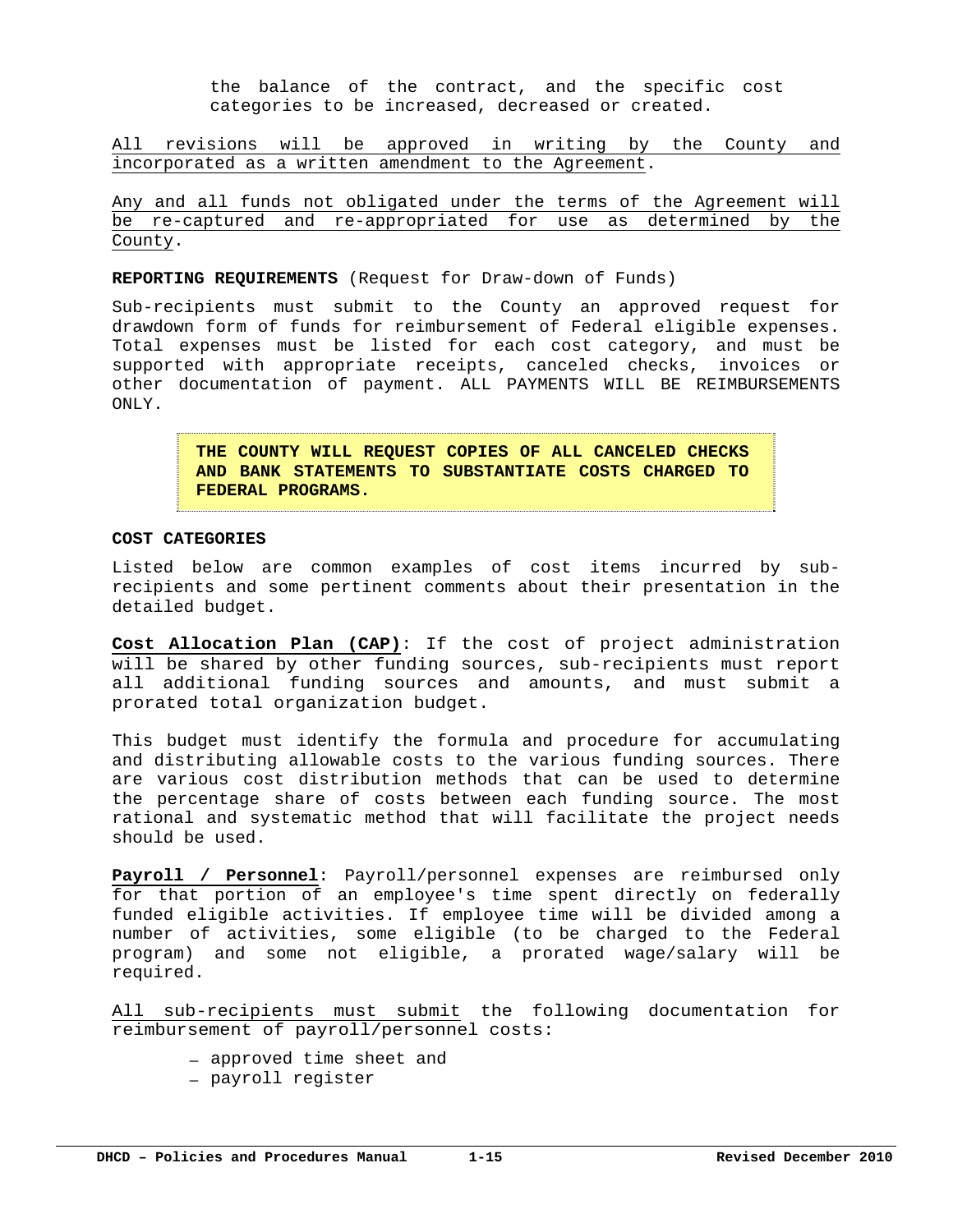This documentation must be approved and signed by supervisor and submitted for each employee:

- **―** Employee name,
- **―** Staff position/title,
- **―** Eligible activity,
- **―** Payroll period,
- **―** Number of hours worked per week, and
- **―** Number of weeks worked.

Costs to be incurred for employer payroll taxes (i.e., FICA, Unemployment, and Worker's Compensation) must be itemized. Employer paid employee benefits for health insurance, life insurance, retirement programs, etc., are eligible for Federal reimbursement, and must also be itemized.

**Travel**: Any travel not itemized and approved in the sub-recipient's contract budget requires submission of a travel request form prior to the travel event. Travel costs and expenses will be paid in accordance with reasonable travel policies established by the County.

The business purpose and destination of each trip must be clearly defined. Travel costs are allowable for expenses incurred for travel, lodging, subsistence, and related items by employees or organization associates who are in travel status on official business to the Federal programs. Such costs will be charged on an actual basis. All reimbursable travel costs must be supported by appropriate invoices and receipts.

**Local Travel**: This includes only mileage within and within the recipient's service area. It should be identified by employee and show the:

- **―** approved mileage rate (not to exceed IRS allowable rate); and
- **―** other costs incidental to mileage (e.g., parking fees).

**Out-of-Town Travel (Requires County Approval)**: This includes mileage and travel related expenses incurred outside the County. The information provided for each anticipated trip must include copies of invoices and receipts, and include the:

- **―** purpose of each trip;
- **―** means of travel;
- **―** mileage per trip and rate per mile if automobile is used (not to exceed IRS allowable rate);
- **―** coach fare per round trip if airplane is used; and
- **―** other incidental costs (e.g., conference registration
	- fees, highway tolls, parking, etc.).

**Communications**: Telephone and FAX costs should show the number of lines, number of instruments, and type of system used. Telephone costs should be subdivided to show:

- **―** installation and other one-time costs;
- **―** basic monthly service' cost; and
- **―** itemized listing of long-distance calls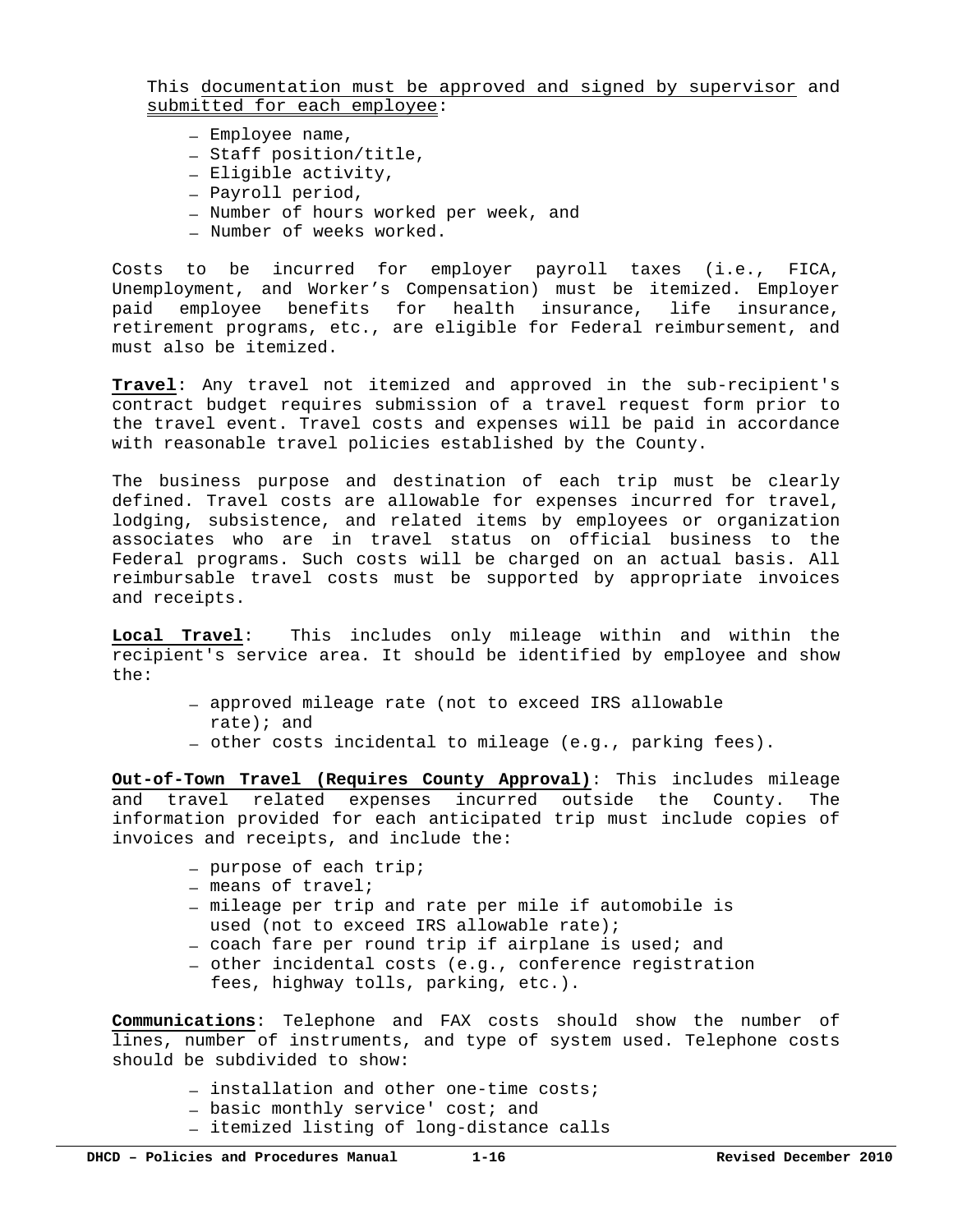**Building**: This represents the cost of space used by the sub-recipient to administer its program. The following should be presented:

- **―** site address and purpose;
- **―** square feet (if the program is housed in a facility, calculate the program area used divided by the total square feet of the building); and **―** monthly rental for the space used.

**Utilities**: The cost of utilities per site should be shown separately and unless circumstances to the contrary exist, should be allocated to other projects on the same basis as building space.

If building space and associated utilities are allocated to more than one project activity, a cost allocation plan must be developed and implemented. For example, assuming an eight-hour day, if building space and utilities are only used four hours per day for Federal activities, then the percentage of available time used would be fifty percent (50%).

**Other Costs**: A detailed description and explanation should be provided for other costs expected to be incurred. Sales tax charges, penalty charges (late fees, collection trip charges, etc.) are not allowable costs.

The preparation of the sub-recipient's monthly accounting report requires **METICULOUS** preparation if payment delays are to be avoided. The sub-recipient must be certain to provide the required documentation as indicated below.

#### PAYROLL<sup>1</sup>

An itemized worksheet of Federal payroll costs must be prepared. The worksheet must be footed, cross-footed, and supported by copies of the sub-recipient's payroll journal and employee daily time records. Employee names check numbers, and dates must also be provided.

#### **TAXES**

The sub-recipient must remit the employer share of Federal payroll taxes either per pay period or monthly. Requests for reimbursement will not be processed unless documentation has been provided evidencing the payment or deposit of Federal payroll taxes.

#### **OTHER COSTS**

Other costs, such as fringe benefits, supplies, travel, insurance, etc., must be detailed on a worksheet and grouped by expense category. The vendor name, check number, date, and amount must be itemized. All expenditures require supporting documentation such as receipts, invoices, and canceled checks. The receipts and invoices should be grouped together according to the applicable expense category.

> **ACCOUNTING REPORTS THAT ARE PREPARED INCORRECTLY OR INCOMPLETELY WILL BE RETURNED TO THE SUBRECIPIENT.**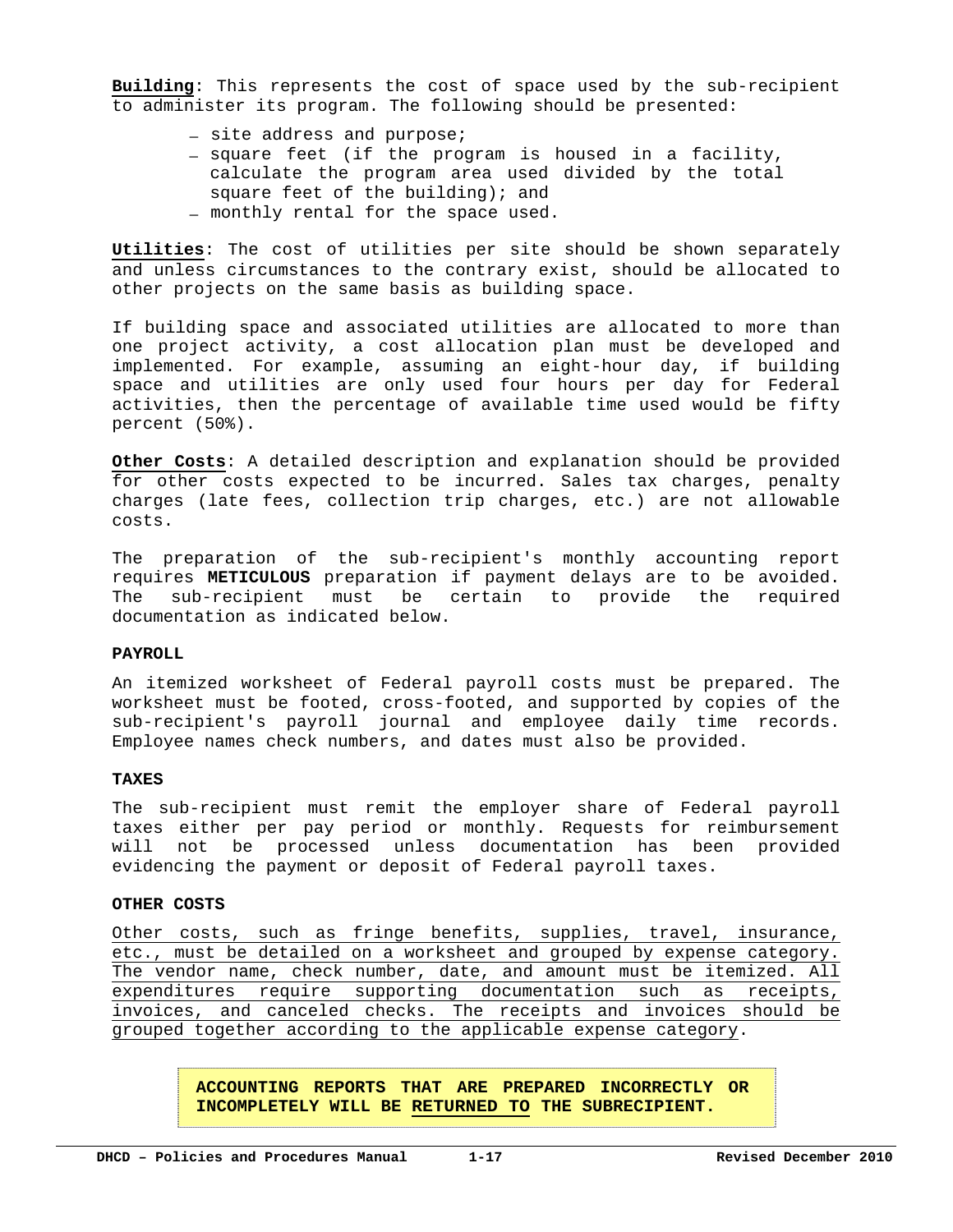All costs incurred, whether charged on a direct or an indirect basis must be in conformance with OMB Circular A-87, "Cost Principles Applicable to Grants and Contracts with State and Local Governments" or OMB Circular A-122, "Cost Principles for Non-Profit Organizations."

The sub-recipient will not be reimbursed for costs that are incurred either prior to the start of the grant period or after the grant period has ended. The sub-recipient is responsible for ensuring that only eligible costs are submitted for processing. The County reserves the right to disallow all ineligible costs.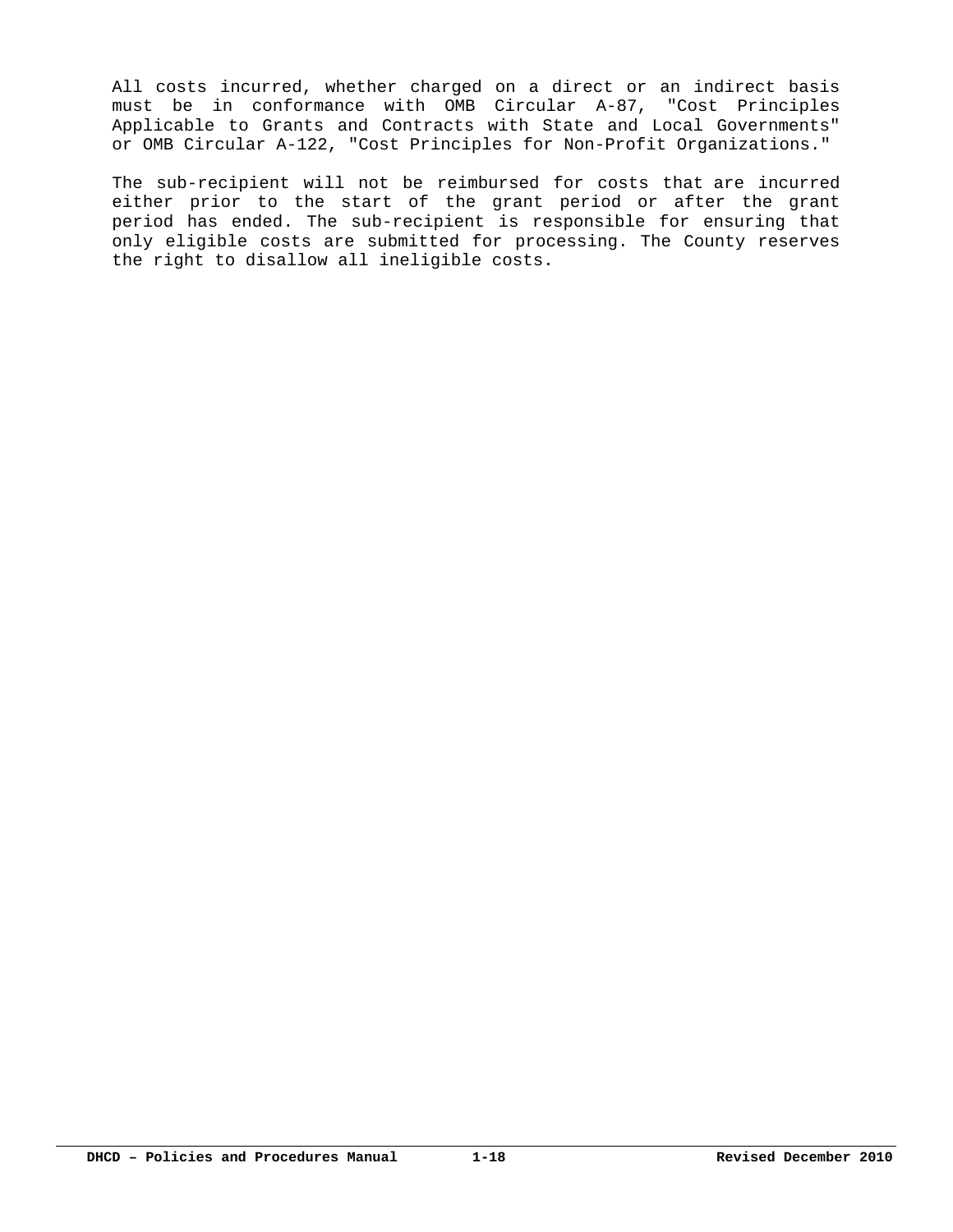## **RECORD KEEPING**

This section discusses necessary accounting and financial record keeping.

All sub-recipients are required to have adequate accounting and financial record keeping procedures. Developing adequate accounting and financial record keeping procedures falls into an area that requires the assistance of a qualified accountant.

Accounting and record keeping procedures include the bookkeeping system, maintaining the documentation necessary to justify and support all expenditures, and the capability to track all revenues. Sometimes an agency can recruit a volunteer with enough expertise to develop the entire system, but if that is not possible, it may be well worth the money to hire a qualified accountant to design and assist in setting up your accounting and record keeping system. Once developed, the system can be maintained by individuals with only limited accounting backgrounds.

#### **PURPOSE OF FINANCIAL RECORDS**

An accounting and record keeping system in any non-profit agency is essential for several reasons, the most important of which are outlined below:

- 1. Current Financial Status. Most non-profits operate on very restricted budgets that barely cover the cost of the operation. Thus, it is imperative that those responsible for money management have the capability to assess the financial status of the agency on an ongoing basis.
- 2. Budgeting. It is extremely difficult to prepare accurate budgets for the agency without financial data that can be used as a basis for projections.
- 3. Public Relations. Inadequate accounting and financial record keeping can result in audit exceptions that may require an agency to forfeit funds or necessitate returning the funds to the County. A secondary effect of such a situation is that it will often be made public, which results in lessening public confidence and potential loss of future funds.
- 4. Tax and Government Reporting. In order to maintain an agency's non-profit status it is necessary to fulfill various requirements relating to audits and submission of governmental forms. Failure to maintain adequate accounting and record keeping procedures can potentially jeopardize an agency's nonprofit status.
- 5. Reporting Requirements. Practically every source of funding requires detailed reports showing the use of the funds. Given that most non-profits have different funding sources, it is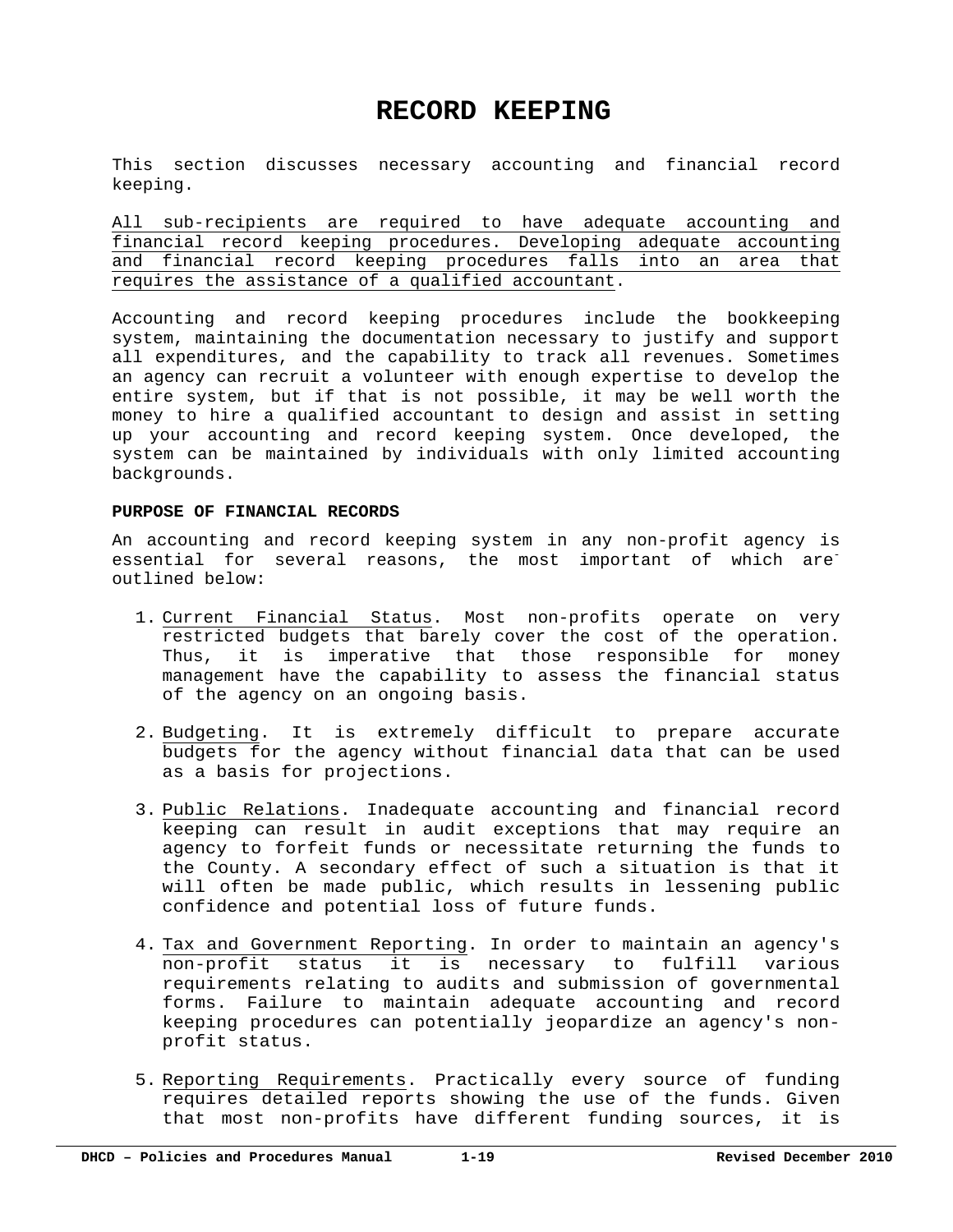vital that an accounting and record keeping system exist that allows retrieval of accurate fund usage data.

#### **BASIC RECORD KEEPING PROCEDURES**

As previously stated it is imperative that a qualified accountant be recruited to design the Agency's accounting and financial record keeping system. However, there are a number of basic principles that should be observed in the Agency's current operation.

#### Deposits

- 1. A duplicate copy of deposit slips must be maintained that shows the amount of the deposit and the source of the funds.
- 2. The amount of deposits must be recorded promptly in the agency checkbook.

#### Invoices

- 1. When a check is issued there must be an accompanying invoice or check request form.
- 2. When a check is issued to pay an invoice or in response to a check request form, the date and the number of the check must be recorded on the invoice or check request form.

#### Taxes

- 1. When making tax deposits a duplicate copy of the form must be maintained in the agency files.
- 2. A new employee must not receive a payroll check until appropriate State and Federal forms are completed that provide information concerning number of dependents, social security number, and marital status.

#### Chart of Accounts

A current chart of accounts must be kept on file.

#### Minutes

 Minutes from executive committee and Board of Directors or Trustee meetings must be kept current and be available upon request.

#### Financial Notes

 Memos to the financial files must be completed to explain the rationale regarding expenditures that are not clearly covered under the list of eligible activities.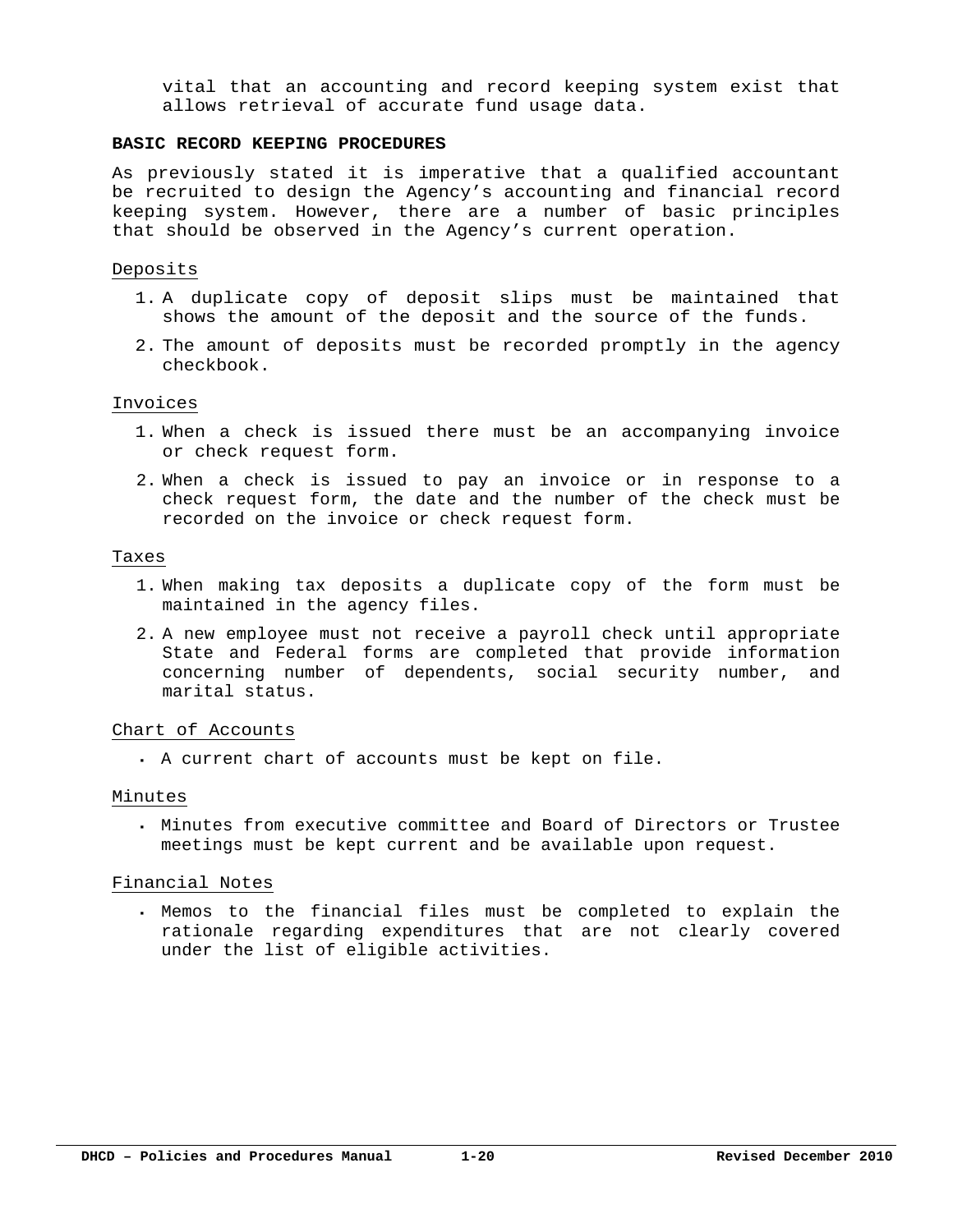## **PROGRAM INCOME**

#### **PROGRAM INCOME USE**

The funding agreement must specify whether any program income received by the sub-recipient is to be retained or returned to the County. If the sub-recipient is permitted to keep program income, the agreement must specify the eligible activity that will use the income. If not included in the written agreement, the sub-recipient must specify in a written request, with an accompanying revised budget, what eligible activities the income will be used for prior to its use.

Sub-recipient financial records must include complete information on the receipt and expenditure of all program income. Further, the program income must be disbursed before the County provides additional funds to the sub-recipient. If program income is in an approved revolving fund, it must be used for the specified purpose of the revolving fund before further funds will be made available. Program income on hand at the time of expiration of the agreement must be returned to the County along with a record of accounts receivable that are attributable to the use of Federal funds.

#### **PROGRAM INCOME ACCOUNTING AND REPORTING REQUIREMENTS**

As noted above, the sub-recipient is required to have an appropriate financial management /accounting system in place to properly and completely record all information on the receipt and expenditure of program income.

The County requires that:

- 1. All program income must be documented and accounted for in the same manner as contract funds (i.e., sources, earnings, and uses).
- 2. Sources, earnings, and use of program income must be reported as part of the monthly performance reports and draw-down request forms, and should:
	- reflect monthly and cumulative information for the contract period, and
	- document benefit to one or more of the national objectives.
- 3. When program income is generated by an activity that is only partially assisted with Federal funds, the income must be prorated to reflect the percentage of Federal funds used.
- 4. Proceeds from the sale of real and personal property, either provided by the Federal government or purchased in whole or in part with Federal funds, shall be handled in accordance with 24 CFR Parts 84 and 85 as well as OMB Circulars A-87 and A-122.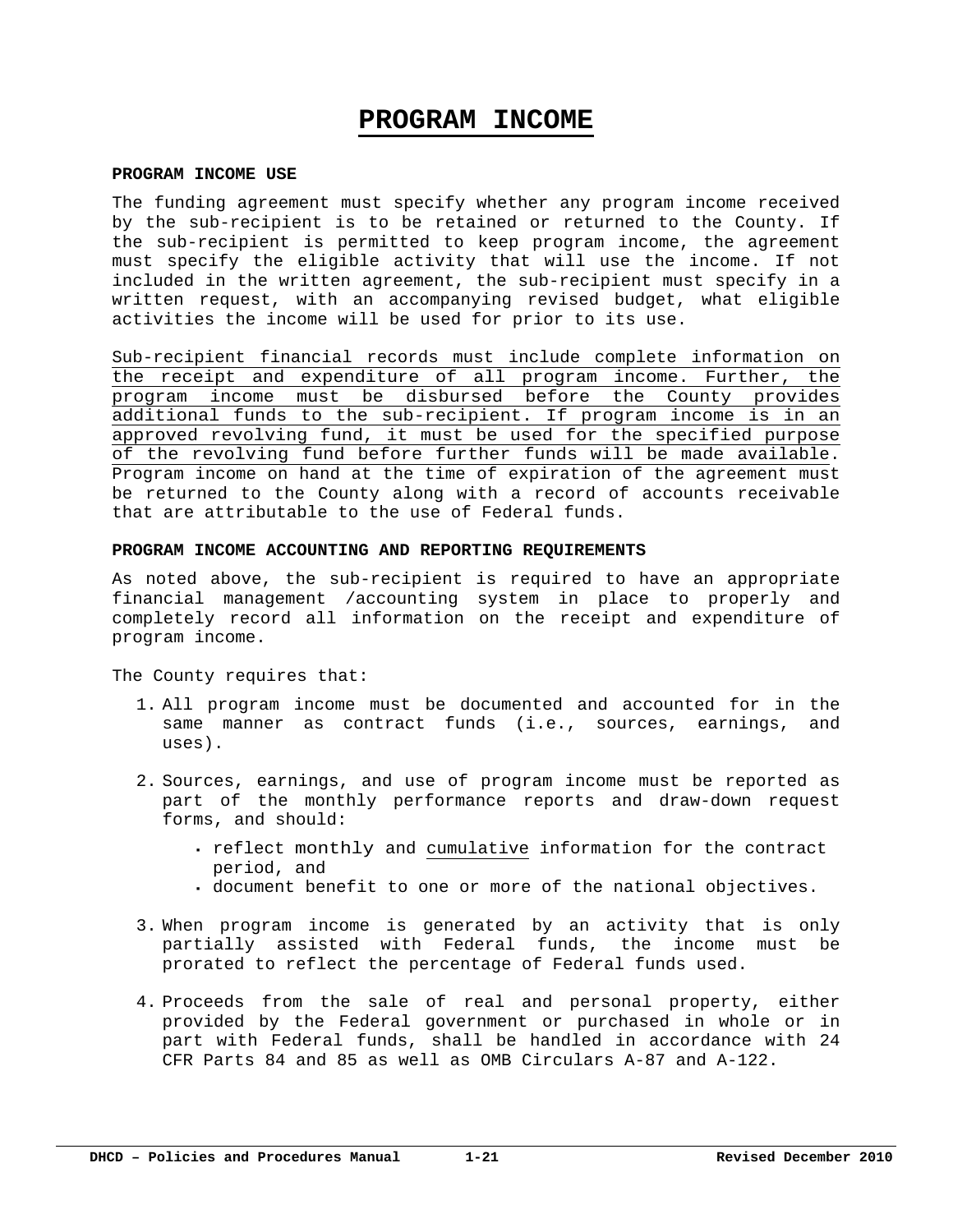- 5. The County and/or HUD reserves the right to royalty-free, nonexclusive, and irrevocable license to reproduce, publish, or otherwise use and to authorize others to use, the work for government purposes.
- 6. All income earned as a direct result of the activities funded by this contract must be reported as to the amount of earnings and source of income.

#### **OTHER INCOME**

Sub-recipients must report all sources of funding within 30 days of notification by the funding source when the funding is intended to support County programs.

This report must document:

- Funding source(s) and amount(s)
- Grant purpose/objectives
- Copy of contract or grant, if applicable
- . Statement of how the additional funds will interface with the County's program
- Revised budget that reflects the new funding source(s) and appropriate cost allocation charges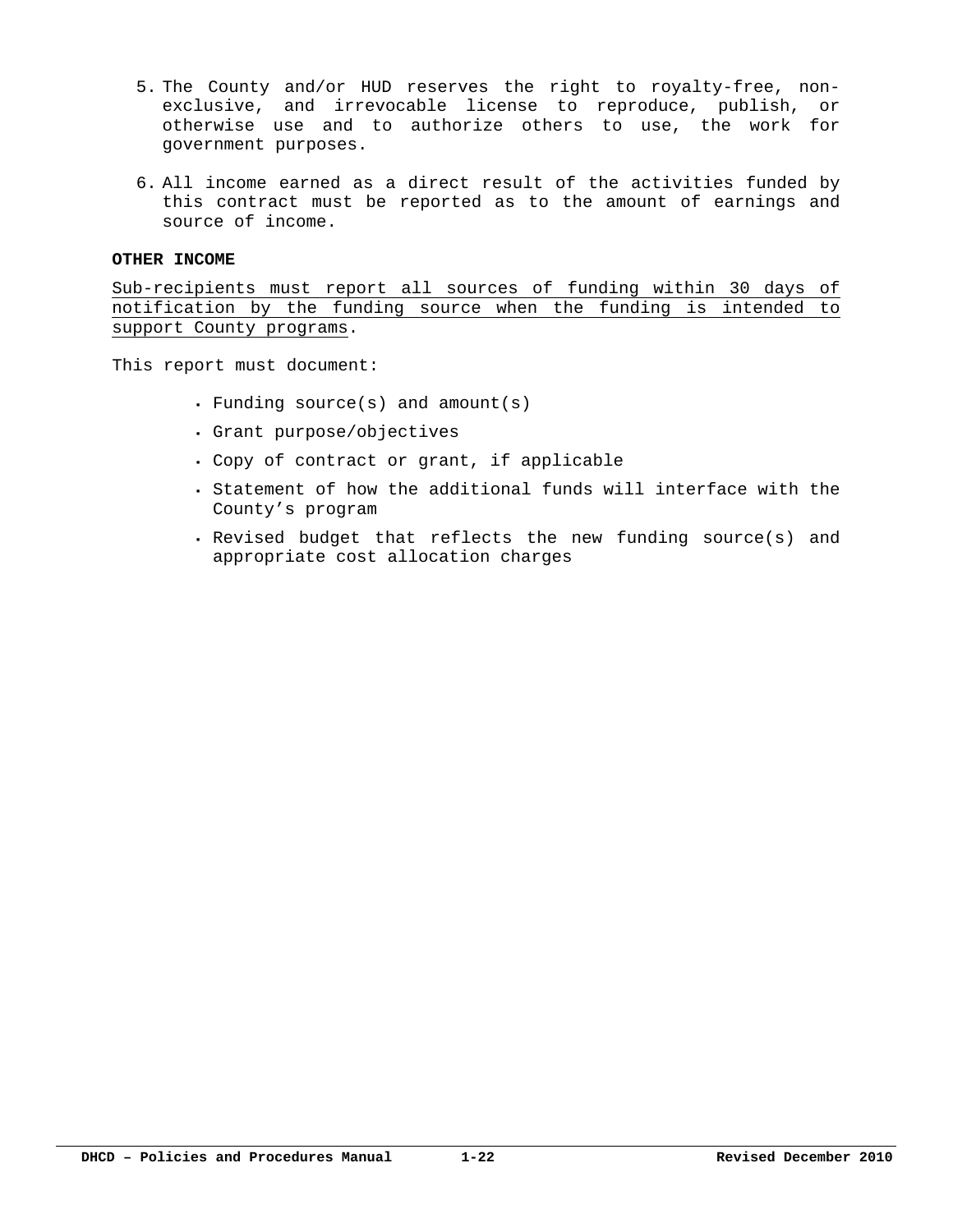### **TAXES**

This section identifies the various tax liabilities sub-recipients will incur. Sub-recipients are responsible for all taxes and tax related liabilities, and must remit such to the appropriate tax authority on a timely basis.

These responsibilities do not necessarily have to take endless hours. However, if poorly managed, the results can be devastating, such as, denial of request for draw-down for reimbursement, loss of non-profit status, late penalties that cost valuable dollars, legal repercussions, and great amounts of time and frustration.

Below are a number of suggestions that should be helpful in managing this crucial aspect of the sub-recipient's finances:

- 1. Obtain current tax tables and guidelines; this would involve calling State office to check if any changes are effective at the beginning of the new year.
- 2. At the start of the year each employee's withholding taxes should be recalculated and a new W-4 (i.e., Employee's Withholding Allowance Certificate) completed and filed for each employee:
- 3. Prepare a master calendar at the start of the year that indicates when various reports are due during the year.
- 4. Periodically, conduct an inventory of the supply of various forms to ensure, an adequate number is available.
- 5. Make sure the record keeping for various withholding taxes includes a cumulative record of deposits. For some taxes, such as FICA and unemployment compensation, there are limits on the deposit amounts necessary.

#### **FEDERAL INCOME TAX**

Community development organizations may qualify as charitable organization, eligible for an exemption from Federal income taxes on net income under Section 501(c) (3) of the Internal Revenue Code. Specifically, Section  $501(c)$  (3) exemptions may be appropriate for organizations whose activities benefit low and moderate-income members of the community.

#### **PAYROLL TAXES**

Payroll taxes for salaries chargeable to the contract are allowable expenses. The sub-recipient, as an employer, is directly responsible for payment of the payroll taxes. The following payroll taxes must be paid:

- **―** Withheld FICA and Federal income taxes
- Employer FICA
- Withheld State of Florida/Miami-Dade County taxes
- State unemployment taxes (remitted quarterly)
- Worker's Compensation Insurance (remitted semi-annually)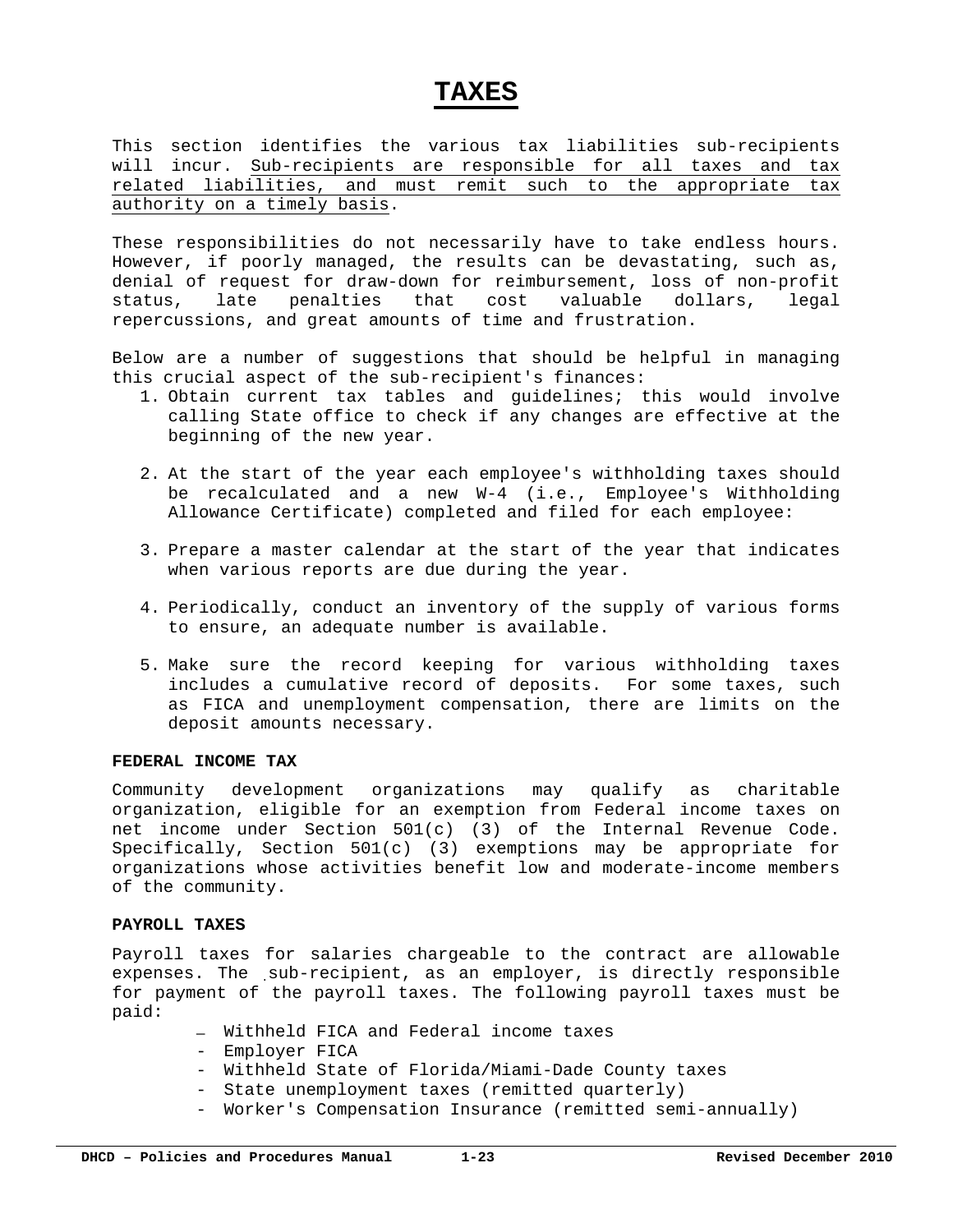A sub-recipient's request for drawdown of funds will not be processed if there is evidence that employer payroll taxes have not been remitted on a timely\_ basis to the appropriate tax authority.

Fines and other costs arising from delinquent or non-payment of taxes are not allowable expenses; therefore, they are the sole responsibility of the sub-recipient.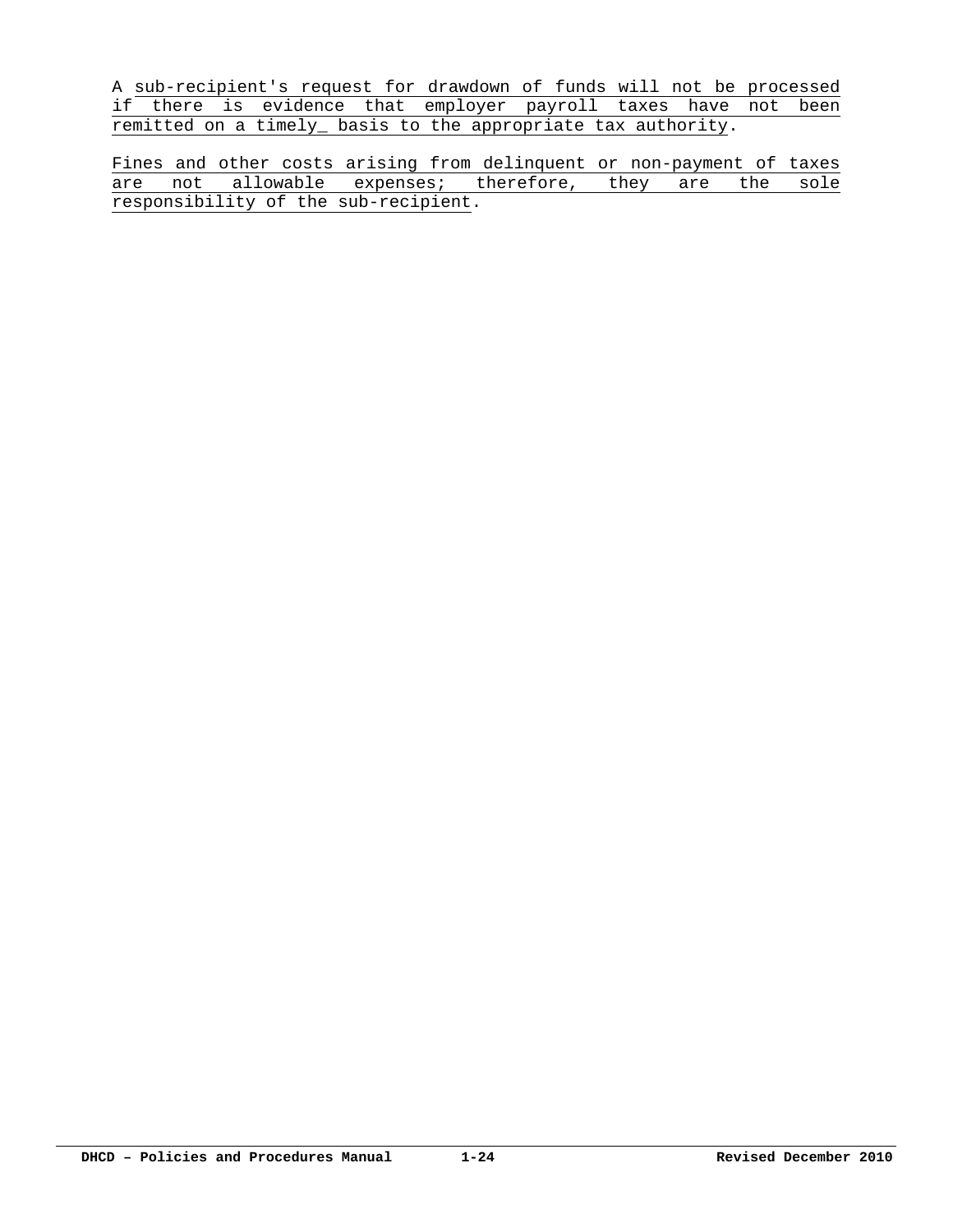### **AUDITS**

This section presents an overview of information relative to audits required by Federal program laws and regulations, County Code, and the written funding agreement, along with the necessary qualifications of independent auditors/audit organizations. Additional information and details are provided in Chapter 16 – Audits, of this manual and the County's written contract agreement.

#### **AUTHORITY**

- **Single Audit Act of 1984** (31 U.S.C. 7501-7507) as amended by the Single Audit Act of 1996 (P.L. 104-156)
- **OMB Circular A-133:** Audits of States, Local Governments, and Non-Profits Organizations -and- Compliance Supplements
- **24 CFR Part 84:** Uniform Administrative Requirements for Grants and Agreements with Institutions of Higher Education, Hospitals, and Other Non-Profit Organizations
- **24 CFR Part 85:** Uniform Administrative Requirements for Grants and Cooperative Agreements to State, Local and Federally Recognized Indian Tribal Governments
- **Generally Accepted Government Auditing Standards** *(GAGAS)*: Generally referred to as Government Auditing Standards (GAS) or "*Yellow Book"*  – issued by the Comptroller General of the United States Government Accountability Office (GAO). It contains the generally accepted government auditing standards applicable to HUD grantees government entities, not-for-profit organizations, and nongovernmental entities.
- **Consolidated Audit Guide for Audits of HUD Programs, HUD Handbook 2000.04 Rev-2 CHG-1**
- **Community Development Block Grant (CDBG):** 24 CFR §570.502, 24 CFR §570.503(b)(4), and 24 CFR §570.610
- **HOME Investment Partnerships (HOME) Program:** 24 CFR §92.506
- **Miami-Dade County Code:** Chapter 2, Article LXXVIII, Section 2-1076, as amended by Ordinance Number 99-63.

**NOTE: Each source depicted above is current as of December 2010. All listings are subject to official revisions that may be issued by the corresponding authority.**

#### **ANNUAL AUDIT**

Federal regulations regarding independent audit requirements for nonprofit sub-recipients are covered in OMB Circular A-133, "Audits of States, Local Governments, and Non-Profits Organizations," revised June 26, 2007.

All non-profit sub-recipients that expend \$500,000 or more annually in Federal awards must have a single or program-specific audit conducted for that year in accordance with the provisions of OMB Circular A-133. The option of a program-specific audit is available to those nonprofit organizations that expend \$500,000 or more annually in Federal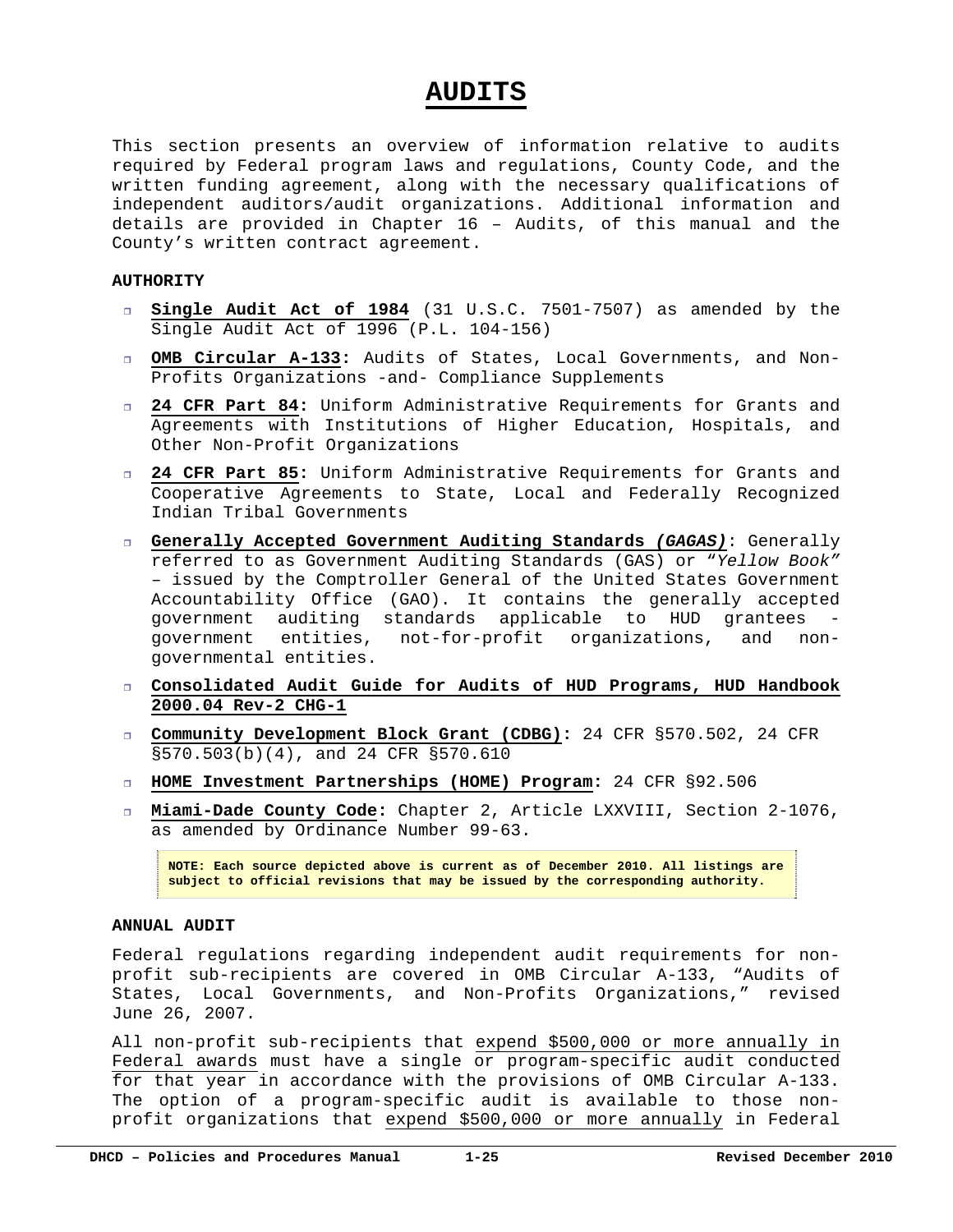awards under only one Federal program, subject to the Federal program's laws and regulations.

Sub-recipients that expend less than \$500,000 in combined Federal awards annually are exempt from an audit as set forth in OMB A-133 for that year (except as noted), but records must be available for review, i.e., inspection, evaluation, on-site monitoring reviews, etc. The County, however, does require these sub-recipients to submit annual compilation reports that describe their performance as stipulated in the County's written agreements.

For-profit organizations are not subject to the audit submission requirements of OMB Circular A-133. However, Federal regulations require the County to ensure compliance with Federal awards made to for-profit sub-recipients as well. The County will advise these subrecipients and all other sub-recipients regarding audit requirements, which may include but not limited to pre-award audits, monitoring during the contract period, and /or post-award audits.

Auditors must meet the auditor qualifications of Government Auditing Standards, including the qualifications relating to independence and continuing professional education. Likewise, audit organizations must meet the quality control standards of Government Auditing Standards (GAS) as well.

All audits must be performed by independent public accountants (IPAs) who are active certified public accounts or licensed public accountants, and licensed by the State of Florida. Audits may not be performed by otherwise qualified accountants if they have performed any other on-going accounting services for the organization.

Further, as stipulated in the terms of the County's written agreement, sub-recipients must:

- $\Box$  Ensure that a copy of the audit report in triplicate is received by DHCD no later than six-months following each audit period.
- $\square$  Provide a written statement from its auditor/auditing firm that the audit complies with all applicable provisions of OMB A-133, 24 CFR Part 84.26, and Part 85.26.
- $\square$  Submit a written statement from its auditor/auditing firm to confirm that it has cleared any non-compliance issues stated in the audit.

#### **OTHER AUDITS/REVIEWS/MONITORING**

At any time during normal business hours, the sub-recipient must make available for examination all of its records with respect to all matters covered by the grant agreement, and will permit the County or its representatives to audit, examine records, and review all contracts, invoices, materials, payrolls, records of personnel, conditions of employment, and other data relating to all matters funded by the grant.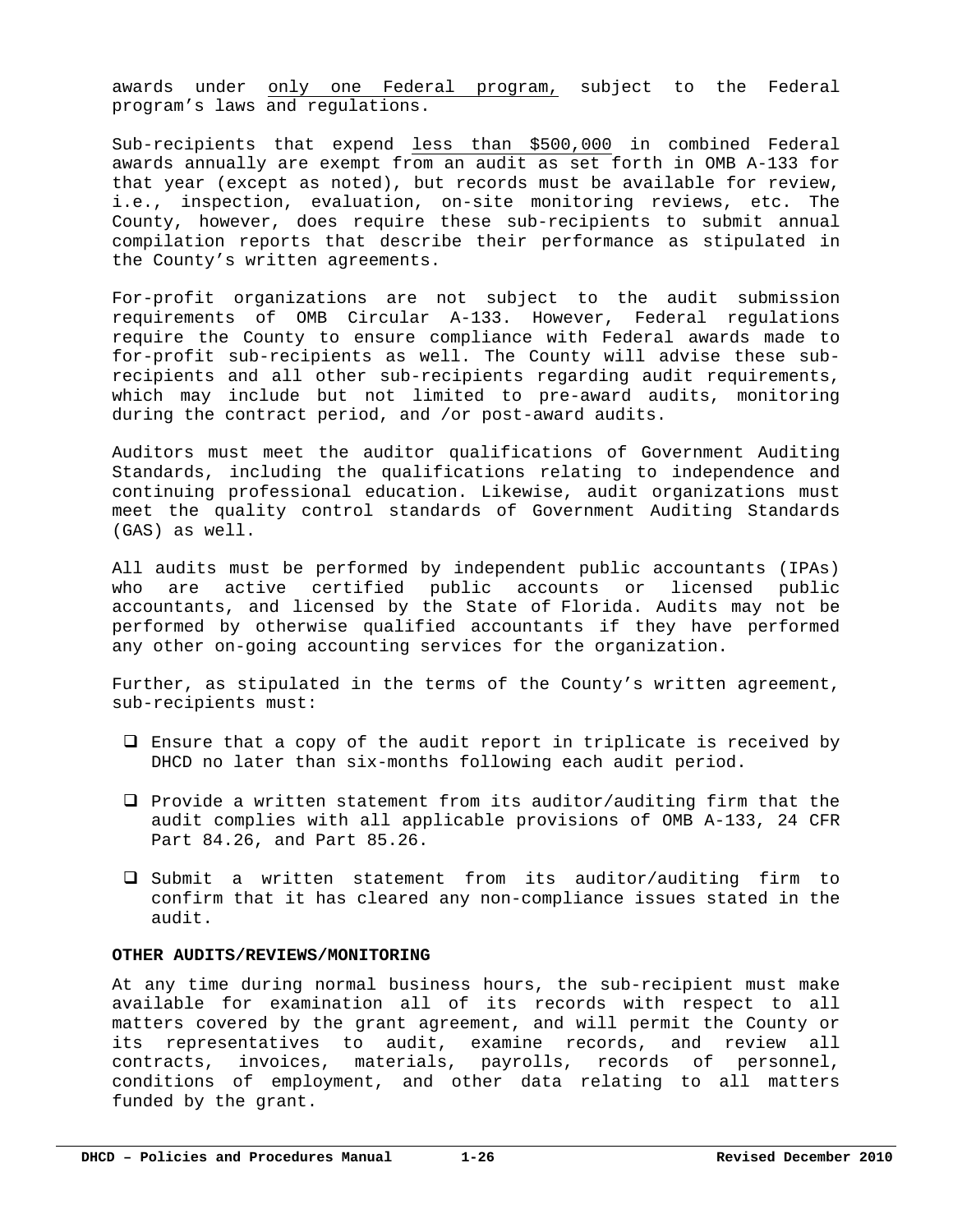County staff will make site visits as frequently as practicable to review program accomplishments and management control systems; and provide such technical assistance as required.

Sub-recipient monitoring by the County will include but not be limited to:

#### **Organization Structure**

- Organization background/history;
- Operating procedures;
- Organization chart; and
- Board of Director functioning

#### **Financial Management**

- Total funding sources;
- Accounting systems;
- Eligible costs;
- Revenues and cash receipt journals
- cash disbursements;
- Payroll and payroll taxes; and
- Bonding insurance

#### **Personnel Management**

- Affirmative action policy;
- Grievance policy;
- Job descriptions; and
- Drug free workplace policy

#### **Project Management**

- Project/activity need in the community
- Project/activity objectives and goals
- National Objectives
- Methods to achieve objectives and goals
- Methods for measuring project effectiveness and efficiency
- Coordination efforts with other agencies
- Coordination with other Department Divisions (Historical/Environmental, Rea1 Estate, Relocation, etc.)

#### **Procurement Management**

- Purchase/bid policy
- Property/equipment inventory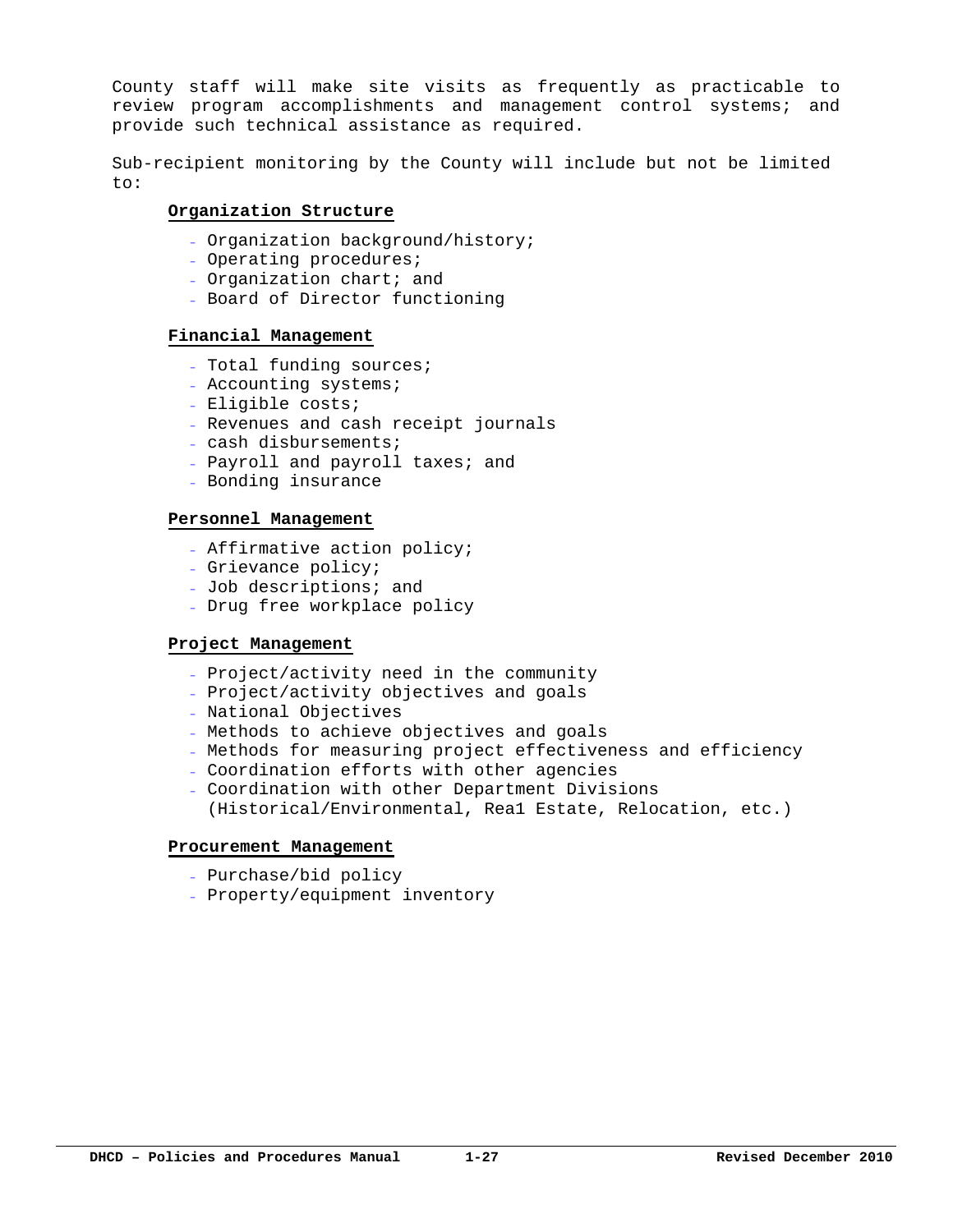# **INSURANCE AND BONDING**

The standards set forth below represent the County's minimum insurance and bonding requirements. Sub-recipients shall provide these requirements to their insurance and/or bonding agent. Please note that these requirements are subject to change depending on individual needs of a specific transaction, changes in Federal, State, or local laws, and/or policies established by the County. Any changes of these minimum standards shall be set forth in writing by the County in the terms of the funding agreement.

- 1. All policies shall be with financially responsible insurance companies with a Best Rating of "A" **and** shall be kept in force until all work under - the terms of the Contract are completed. Each policy shall contain a clause which shall provide the County with at least 30-days prior written notice of cancellation, non-renewal, or material modification in the policy.
- 2. Builder's Risk Insurance and/or Flood Insurance (if applicable) shall be provided to HCD upon the issuance of the Notice to Proceed with an effective date for coverage commencing on the Notice to Proceed date.
	- 3. Any changes to the required insurance policies, including coverage renewals, must be submitted to DHCD through a formal notice immediately upon occurrence throughout the Agreement period.
	- 4. If the insurance certificates are scheduled to expire during the contract period, the Contractor shall be responsible for submitting new or renewed insurance certificates to the County at a minimum of thirty (30) calendar days before such expiration
	- 5. Sub-recipients shall provide a policy of insurance for comprehensive broad form general liability, insuring against any and all claims for personal injury, death or property damage occurring on, in or about the property, the improvements and the adjoining streets, sidewalks and passageways, subject to a combined single limit of not less than \$100,000 arising out of any one accident with an aggregate limit of not less than \$1,000,000.
	- 6. Sub-recipients shall provide sufficient insurance coverage to protect contract assets from loss due to theft, fraud and/or undue physical damage and shall at a minimum provide a blanket fidelity bond covering all employees in an amount equal to the total amount of Contract funds received from Miami-Dade County.

Note that all sub-recipients shall comply with the bonding and insurance requirements of 24 CFR Part 84 and/or 85 - Bonding and Insurance.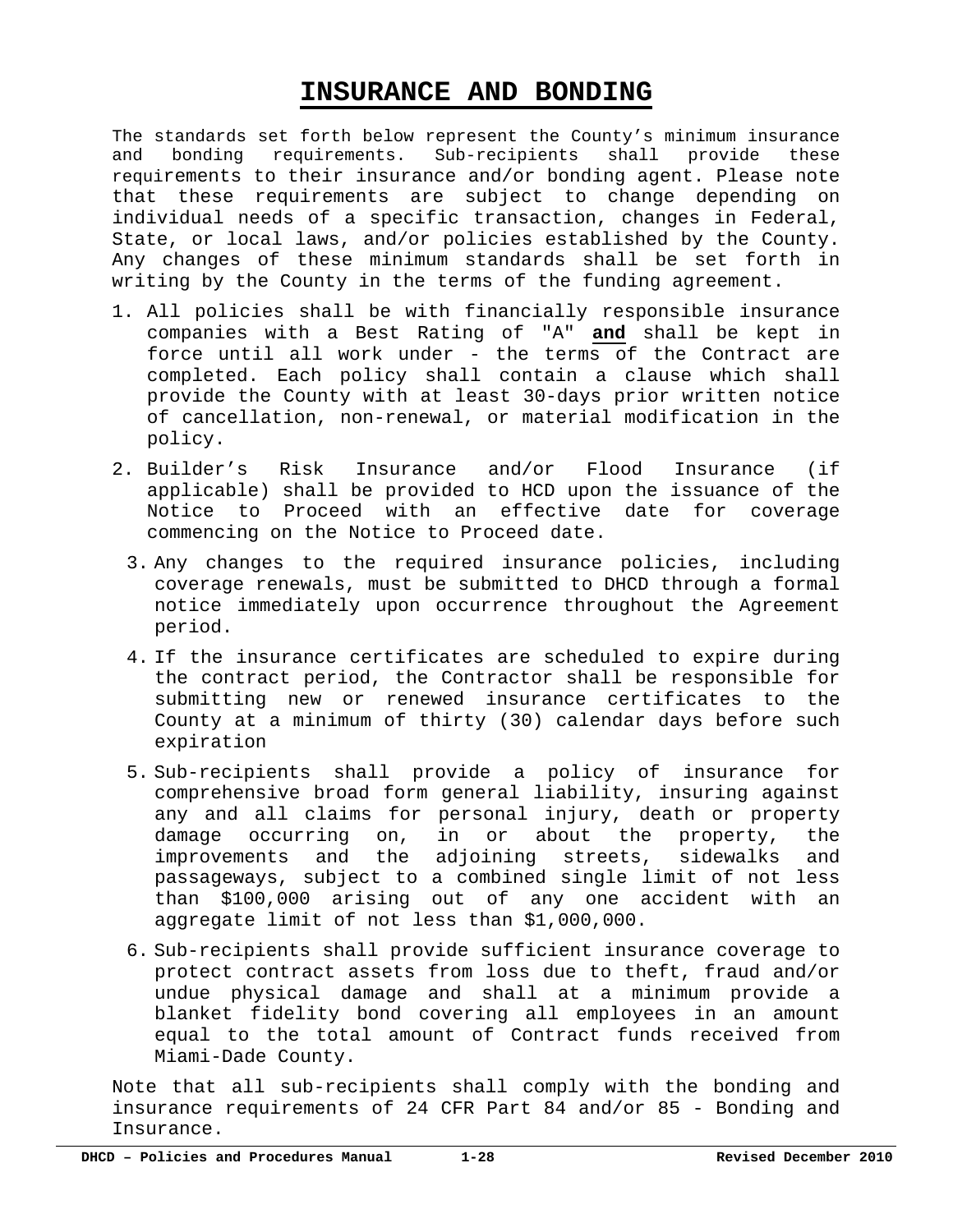|                                 | Activity Type |                   |                |
|---------------------------------|---------------|-------------------|----------------|
|                                 | Public        | Emergency         | Construction   |
|                                 | Service and   | Shelter,          | and Major      |
|                                 | Economic      | Housing and Minor | Rehabilitation |
|                                 | Development   | Rehab,            |                |
|                                 |               | Acquisition of    |                |
|                                 |               | Land And          |                |
| Insurance Coverage              |               | Commercial        |                |
| Requirements                    |               | Revitalization    |                |
| Worker's Compensation           |               |                   |                |
| for all employees of the        | YES           | YES               | YES            |
| Contractor as required by       |               |                   |                |
| Florida Statute 440.            |               |                   |                |
| Public Liability                |               |                   |                |
| on a comprehensive basis        |               |                   |                |
| in an amount not less than      |               |                   |                |
| \$<br>chart combined<br>see     |               |                   |                |
| single<br>limit<br>per          |               |                   |                |
| for<br>bodily<br>occurrence     |               |                   |                |
| injury<br>and<br>property       |               |                   |                |
| damage. Miami-Dade County       | \$300,000     | \$500,000         | \$500,000      |
| must<br>be<br>shown<br>as<br>an |               |                   |                |
| additional insured<br>with      |               |                   |                |
| respect to this coverage.       |               |                   |                |
| mailing address<br>The<br>οf    |               |                   |                |
| DHCD must appear on the         |               |                   |                |
| certificate of insurance.       |               |                   |                |
| Automobile Liability            |               |                   |                |
| covering all owned, non-        |               |                   |                |
| owned and hired vehicles        |               |                   |                |
| used in connection with         |               |                   |                |
| the work, in an amount not      |               |                   |                |
| less than<br>\$<br>see chart    | \$300,000     | \$500,000         | \$500,000      |
| combined single limit per       |               |                   |                |
| for<br>bodily<br>occurrence     |               |                   |                |
| injury<br>and<br>property       |               |                   |                |
| damage.                         |               |                   |                |
| Completed Value Builder's       |               |                   |                |
| Risk                            |               |                   |                |
| on an "All Risk" basis in       |               |                   |                |
| amount not less than<br>an      |               |                   |                |
| one hundred (100) percent       |               |                   |                |
| of the insurable value of       |               |                   |                |
| building(s)<br>the<br>or        | N/A           | N/A               | YES            |
| structure(s). The policy        |               |                   |                |
| shall be in the name of         |               |                   |                |
| the sub-recipient and the       |               |                   |                |
| Contractor, and Miami-Dade      |               |                   |                |
| County must be listed as a      |               |                   |                |
| loss payee.                     |               |                   |                |
| Professional Liability          |               |                   |                |
| in the name of the design       |               |                   |                |
| professional<br>for<br>this     |               |                   |                |
| project, in an amount not       |               |                   |                |
| less than \$250,000 with        | N/A           | N/A               | YES            |
| the deductible per claim,       |               |                   |                |
| if any, not to exceed 10%       |               |                   |                |
| of the limit.                   |               |                   |                |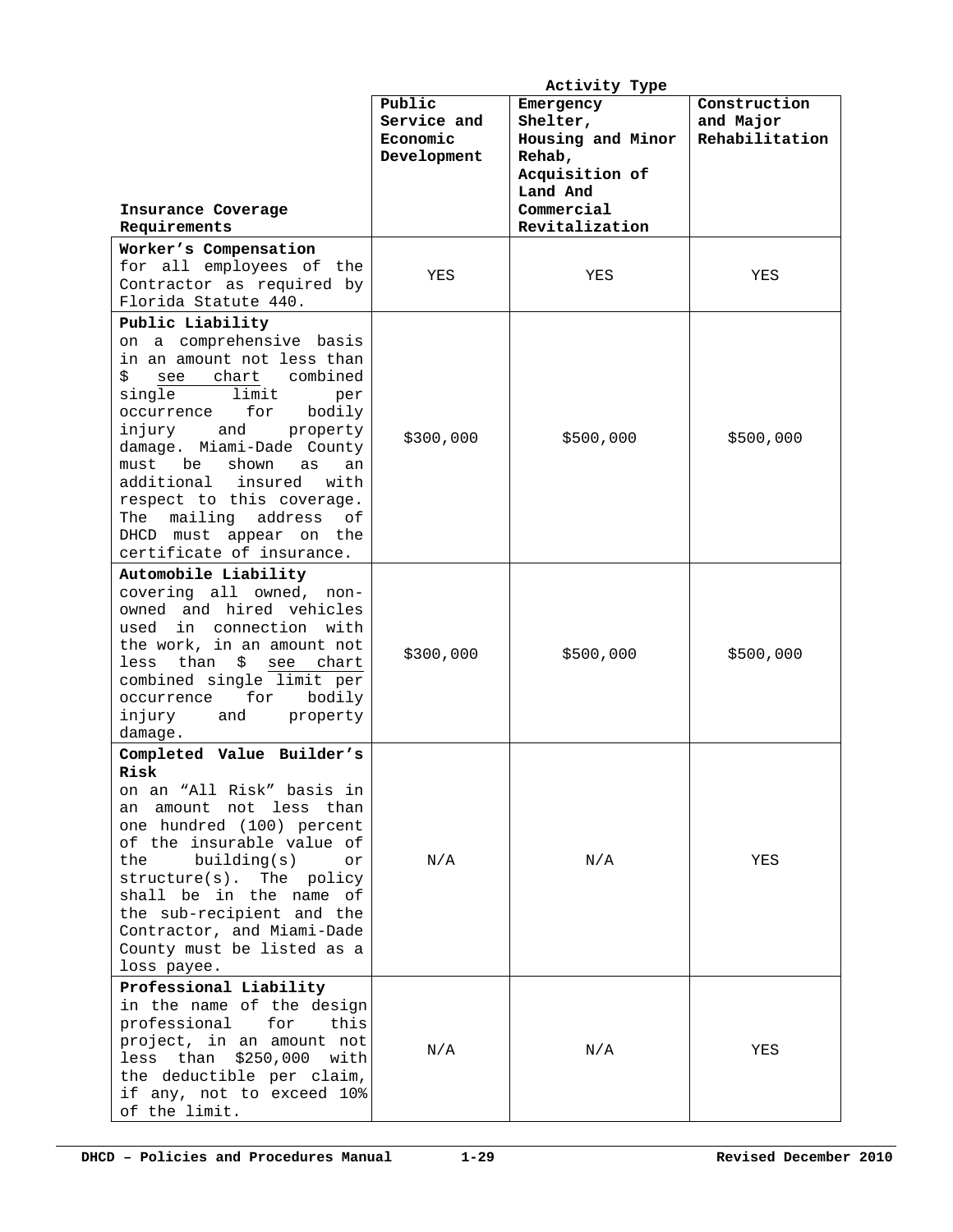### **PERSONNEL MANAGEMENT**

This section provides the minimum components for a personnel management system that ensures that employees paid with Federal funds enjoy equal employment opportunity, have a clear understanding of job requirements and personnel procedures, are treated with fairness and confidentiality, and meet minimum job qualifications.

The size and extent of personnel policies will vary with the size and nature of the organization, however, the following items must be included in any personnel policy manual:

- 1. Designation of a personnel officer.
- 2. Identification of person(s) authorized to develop, modify, and approve personnel policies.
- 3. Identification of person(s) authorized to approve personnel actions such as salary increases, hiring, disciplinary action, and termination as approved by the Board of Directors.
- 4. Affirmative Action and Equal Employment Opportunities, including handicapped opportunities.
- 5. Establishment and maintenance of personnel records/files, including:
	- a. starting date and rate of pay
	- b. job description
	- c. employment application or resume
	- d. performance evaluations
	- e. grievance and disciplinary actions
	- f. cumulative leave and attendance record
	- g. severance record, if applicable
- 6. Conditions of employment, including:
	- a. hours of operation
	- b. work schedules
	- c. attendance
	- d. overtime
	- e. probationary period
	- f. temporary/part time employment
- 7. Job descriptions for each position which reflect:
	- a. job title
	- b. primary responsibilities
	- c. minimum training, education, and experience
	- d. supervisor position to which this position reports
	- e. wage rate or salary range
- 8. Outside employment and conflict of interest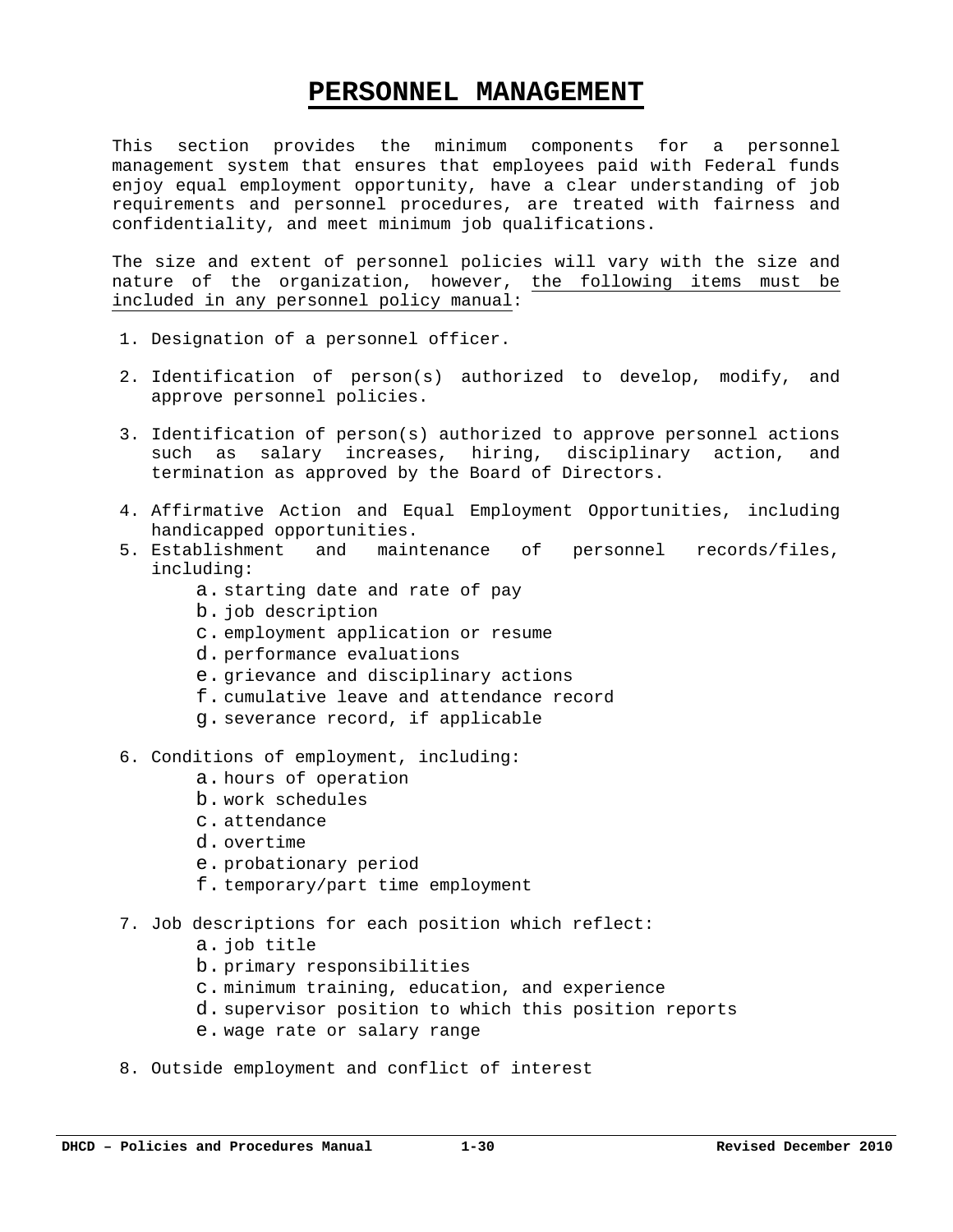- 9. Leave accrual and use, including:
	- a. vacation
	- b. sick
	- c. maternity
	- d. compensatory/administrative/over-time
	- e. Leave without pay; other
- 10. Employment benefits, including:
	- a. insurance
	- b. retirement
	- c. other
- 11. Performance evaluations, including:
	- a. frequency
	- b. responsibilities for development and review
	- c. procedures for presentation to employee
	- d. signatures necessary to complete processes, i.e., employee, Executive Director, etc.
- 12. Promotions/pay increases, including:
	- a. additional responsibilities
	- b. types/ranges of allowable increases
	- c. frequency
- 13. Disciplinary action, including termination
	- a. grounds for disciplinary action
	- b. progressive discipline
	- c. documentation of disciplinary action
	- d. required reviews and authorizations
	- e. appeal procedures
- 14. Grievance procedure
- 15. Training opportunities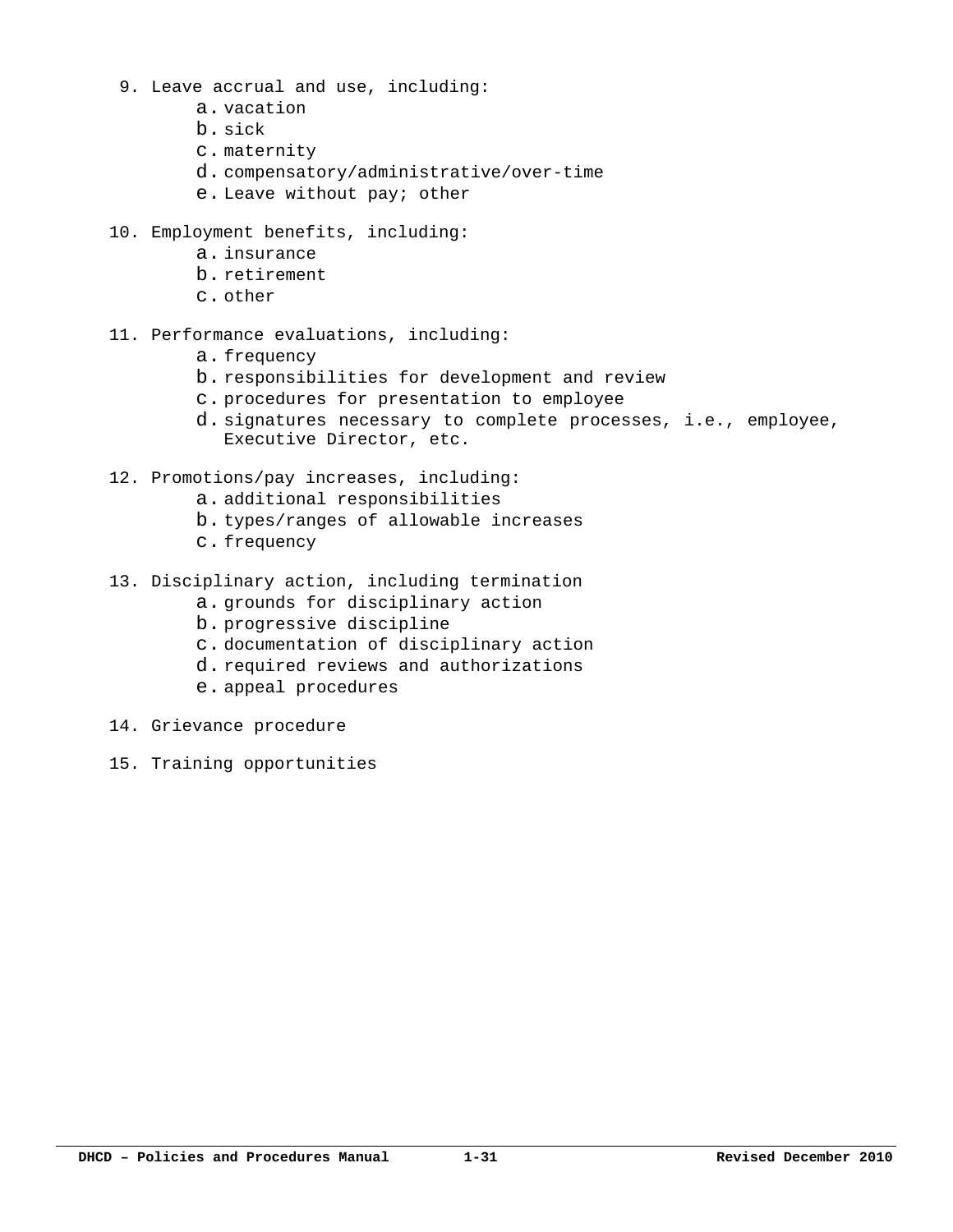#### **PROCUREMENT**

This section explains the procedures sub-recipients must follow for any purchase of materials, supplies, equipment, construction and other service and/or professional service with Federal funds. This section does not supersede 24 CFR Parts 84 and/or 85. The purpose of this section is to establish a purchasing and procurement system of quality and integrity that will maximize the purchasing value of public or Federal funds and provide fair and equitable treatment to all persons involved in public purchasing.

These procedures do not relieve the sub-recipient of the contractual responsibilities. The sub-recipient is responsible for the settlement and satisfaction of all contractual and administrative issues arising out of executed procurements.

A sub-recipient procurement policy must have provisions to ensure procurement transactions are contracted in an open and competitive manner. At a minimum, the procurement policy must ensure:

- A statement is included that can satisfy any claim of conflict of interest.
- A general description of all requirements.
- Utilization of procurement methods (i.e., fixed price, procurement orders, etc.) that are appropriate for the particular procurement involved.
- Utilization of MBE/WBE businesses as sources of supplies and services.
- Maintenance of a current inventory list (description, modelnumber, serial number, acquisition date, cost, etc.). See chapter on Property Management and Inventory.
- Contracts are made to responsible contractors who have demonstrated competence and ability to perform the required services competently and expeditiously in accordance with the terms and conditions of the proposed procurement.
- A comparison of price quotations, market prices, etc. is made to determine reasonableness.
- Where appropriate, an evaluation of contract services to determine compliance with the terms and conditions of the contract before any scheduled payment is made.
- Contracts are awarded to the lowest and/or best bidder.

#### **SUBCONTRACTING**

Unless stated otherwise in the Agreement, none of the work or services covered by the Agreement shall be subcontracted without full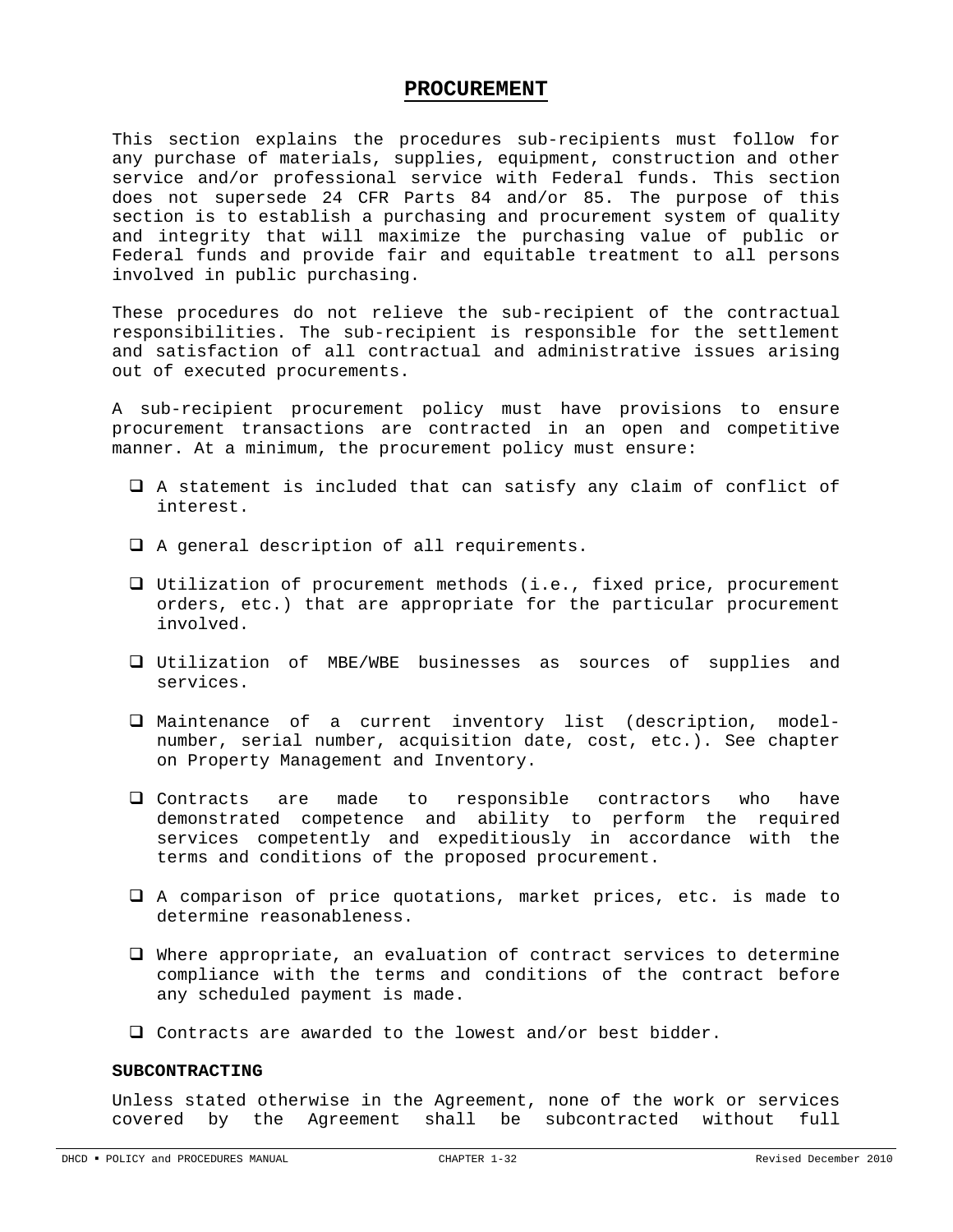information about the subcontractor being furnished at least 30-days in advance to County and subsequent written approval by same.

#### METHODS OF PROCUREMENT

Small-purchases of goods and services less than \$100,000 for Federal purposes and \$10,000, under Miami-Dade County requirements, in the aggregate.

Price quotations should be made by telephone or fax from at least two qualified suppliers of the goods and/or services sought. It is important that a written, quotation be received in order to verify any deviation from a telephone quote.

#### Small purchases of goods and services more than \$10,000, but less than \$100,000.

Each supplier solicited should receive the same package of information that clearly states the specifications of the item(s) sought. Include in the request the date by which a response is desired, person-to, and place the response is to be sent. It is acceptable for the solicitation and response to be via fax or mail.

#### Purchases of goods and services greater than \$99,999.99

Purchases in equal to or greater than \$100,000 require a formal written and published bidding process.

1. Bids are publicly solicited through newspaper advertisement, and written sealed bid is the form of response.

The advertisement shall be published in at least two publications of general circulation in the area, and the advertisement must be published twice within a ten-day period at least five-days apart. Bidders should have a minimum of ten-days to respond to the advertisement after the second publication. All bids will be publicly opened at the time and place prescribed in the invitation for bids.

2. The bid documents shall be available to interested parties in at least two locations, one of which shall be the County's Department of Housing and Community Development.

The bid documents shall include complete, bidding specifications and drawings that include sufficient data about the project for a knowledgeable contractor to submit an accurate and timely bid.

The bid documents shall be prepared with the assistance of an Architectural/Engineering firm when one is engaged on a project.

3. Sealed Bids (Lump Sum Contracts). There must be at least a minimum of two responsible bidders for a contract to meet the HUD purchasing requirements. Three responsible bidders are preferred to ensure competitive bidding. (When only two bidders are used there is the possibility that two contractors could collude to rig their bids).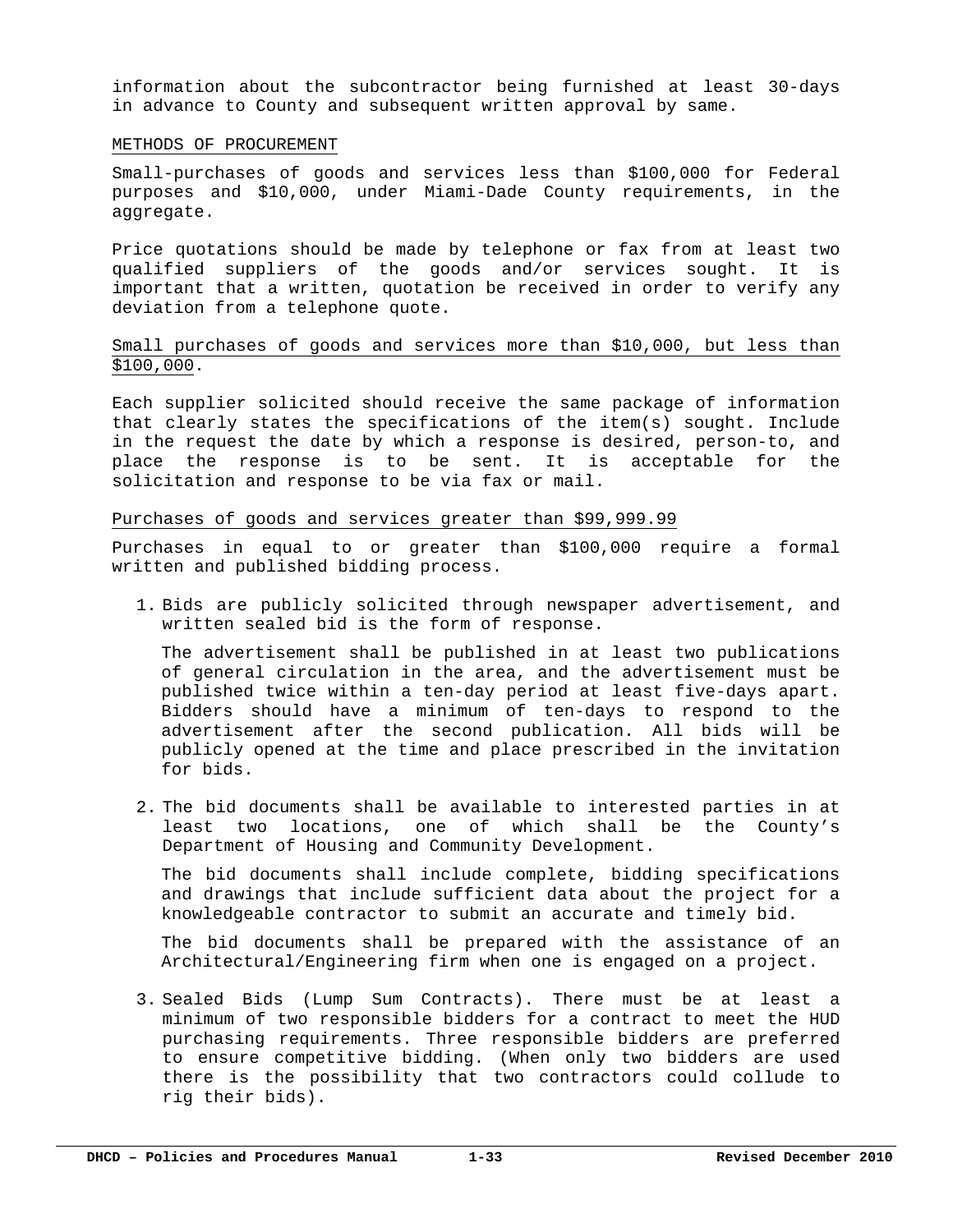- 4. Bid Rejection (applied to all types of procurement). Any or all bids may be rejected if any of the following conditions apply:
	- a. The bid is not received at the bid due time published.
	- b. The bid is illegible.
	- c. The bid is not signed.
	- d. The bid is not properly notarized when required.
	- e. Bid package forms are not used.
	- f. Acceptable Bid Bond is not provided per bid specifications.
	- g. The contractor has defaulted on a previous Consolidated Plan/County contract as either a prime (General contractor) or as a subcontractor.
	- h. The contractor is not financially sound: Is unable to obtain construction financing or credit from suppliers, or unable to make payments to suppliers on a timely basis.
	- i. The bid does not give adequate disclosure or fails to itemize requested items as specified.
	- j. The bid amount exceeds the project or phase budget in excess of 10% (ten percent).
	- k. The contractor does not have the capacity to pursue the work on a timely basis.
	- l. The contractor does not have a valid business or contractors license.
	- m. The contractor is not registered to do business in the State of Florida.
	- n. Any other sound documented reason.
- 5. Subcontractor Use Rejection. Subcontractors may be rejected for any of the reason in section 4, above.
- 6. Contractor Award. The responsible contractor submitting the lowest complete acceptable bid shall be awarded the contract if after review of the bid documents appears to be fully qualified and capable of doing the work in accordance with all bid specifications.
- 7. Competitive Proposals. This procurement method is normally used when conditions are not appropriate for the use of sealed bids. At least two proposals must be received (three proposals are preferred) from responsible qualified bidders.

Requests for Proposals are publicly solicited through newspaper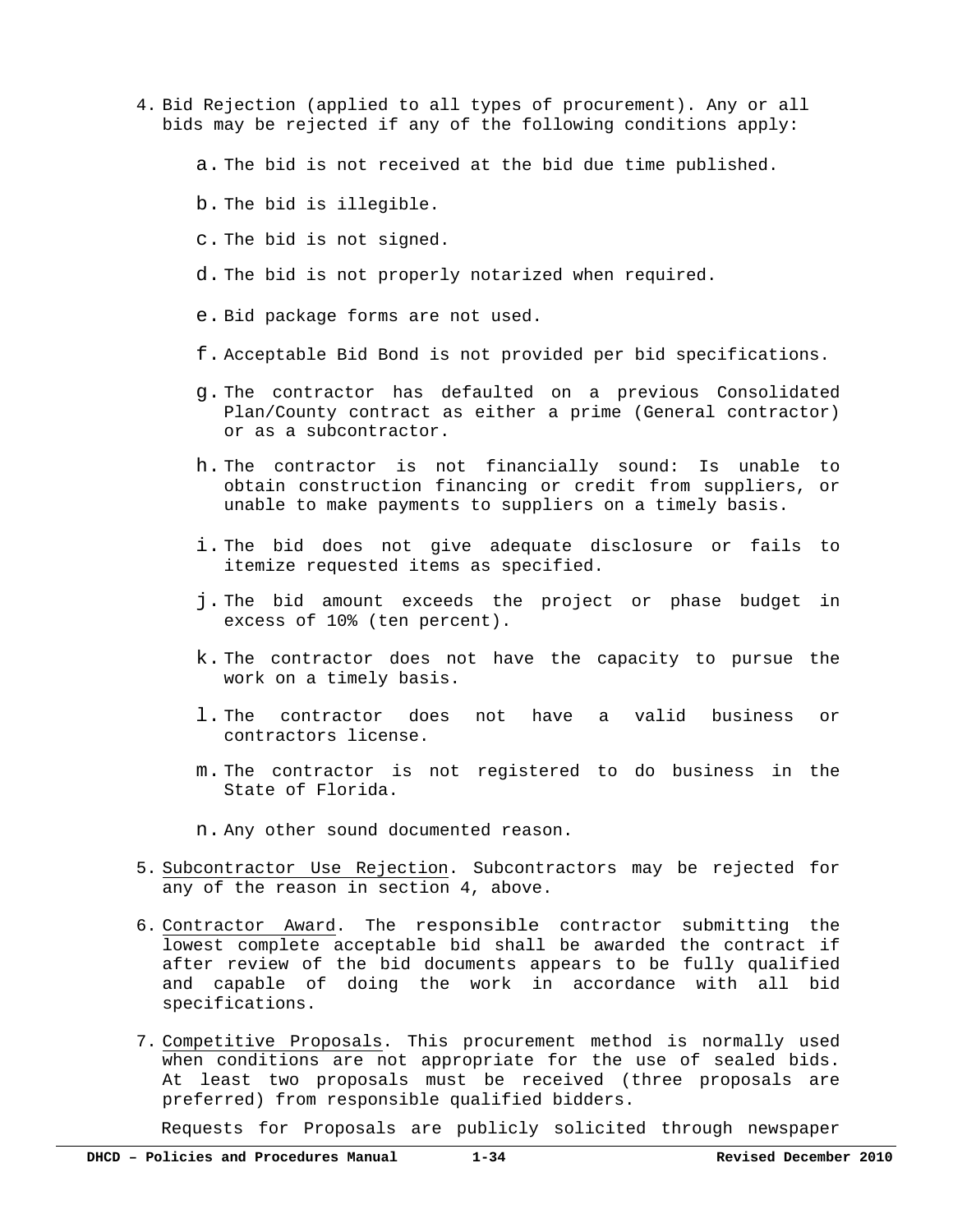advertisement, and a written proposal/offer is the form of response.

- a. The advertisement shall be published in at least two publications of general circulation in the area, and the advertisement must be published twice within a ten-day period at least five days apart. Interested parties should have a minimum of ten days to respond to the advertisement after the second publication.
- b. The bid/proposal documents shall be made available to interested parties in at least two locations, one of which shall be the DHCD office.
	- The bid/proposal documents shall include a complete bidding specification that includes sufficient data about the project for a knowledgeable contractor to submit an accurate and timely offer.
	- Bid/proposal documents shall be prepared by/with the assistance of a knowledgeable person or firm.
- c. There must be a method of technical evaluation of offer/proposal analysis utilized in evaluating all offers received.
- d. Awards will be made to the responsible firm whose proposal is most advantageous to the program, with price and other factors considered.
- e. Competitive proposal procedures for qualifications based procurement of architectural/engineering (A/E) professional services whereby competitors, qualifications are evaluated and the most qualified competitor is selected, subject to negotiation of fair and reasonable compensation. The method, where price is not used as a selection. factor, can only be used in procurement of A/E professional services. It cannot be used to purchase other types of services through A/E firms as a potential source to perform the proposed effort.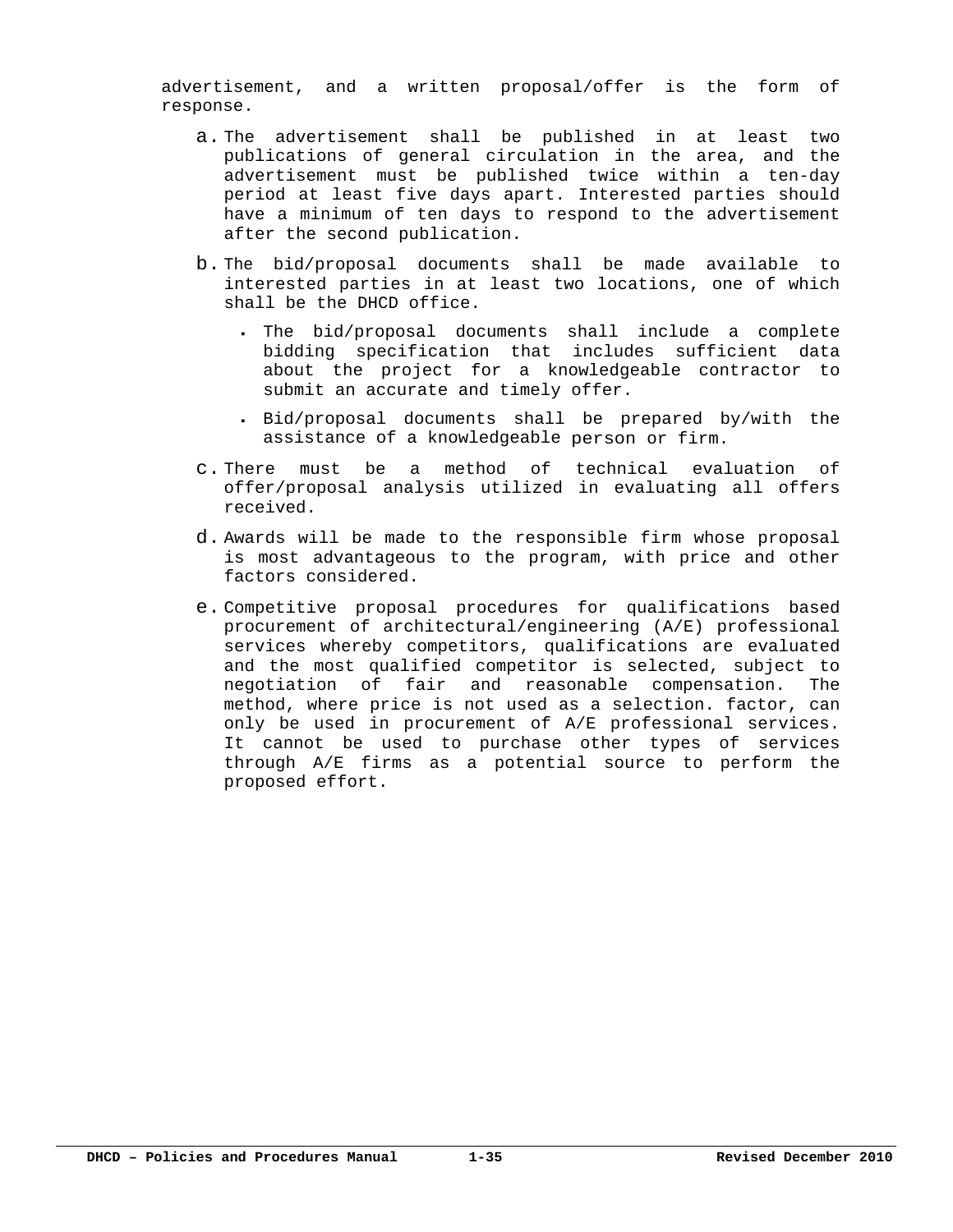## **PROPERTY MANAGEMENT AND INVENTORY**

This section provides information on the proper method used to document the existence, use, and disposition of personal property purchased with Federal funds.

The management of property acquired with Federal funds must be in accordance with 24 CFR Part 84 or 85 and with the instructions provided herein.

#### **INVENTORY REQUIREMENTS**

A property inventory record system must be established and maintained on all non-expendable personal property. For the purpose of this manual, such property shall be defined as capital equipment, i.e., tangible personal property of a non-consumable and non-expendable nature with a value of \$5,000 or more, with a normal expected life of one or more years, not fixed in place, and not an integral part of a structure, facility or other piece of equipment.

Property purchased with Federal funds provided under an Agreement with the County becomes the property of the County.

#### **INVENTORY RECORDS**

The sub-recipient must maintain current records of all personal property purchased with Federal funds or on loan from the County. A County property tag number must be affixed to each item purchased with Federal funds. The inventory list shall provide the following information: Number, unit cost, the assigned County inventory number and location. A prior written request must be submitted when any change of status or condition is to occur or if the property is to be replaced, disposed of, or transferred. This request is also required when either of the following occurs:

- **Loss or theft:** In the event of loss due to theft, the subrecipient must report immediately to the local police and provide the County with the investigation case number and the County's property identification tag number. Failure to report such a loss may result in the sub-recipient having to absorb the cost of the loss.
- **Damaged, destroyed, or no longer usable equipment:** All such Property may be removed from inventory upon authorization of the County.

#### **DISPOSAL OF PROPERTY**

Only property that is damaged, broken, obsolete, inefficient or in otherwise unusable condition should be designated for disposal. Approval from the County is required prior to disposition.

Property that is usable but no longer required by the sub-recipient may be transferred as the County may direct.